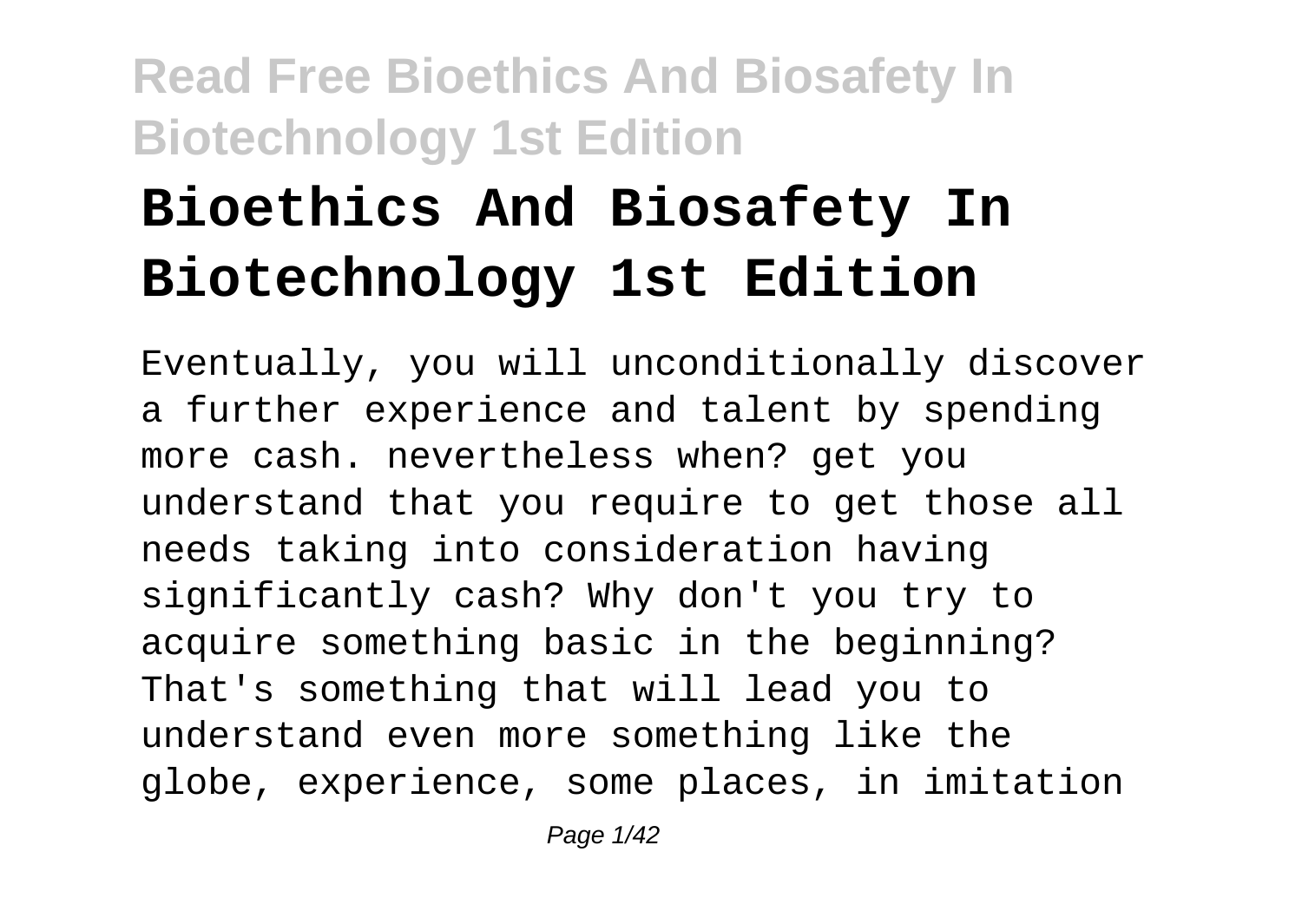of history, amusement, and a lot more?

It is your unquestionably own period to take action reviewing habit. in the midst of guides you could enjoy now is **bioethics and biosafety in biotechnology 1st edition** below.

Bioethics | Biotechnology | Transgenic Organisms | GMO | Cloning | Don't Memorise Biosafety and Biotechnology - Benefits, Risks and Regulation **What is BIOSAFETY? What does BIOSAFETY mean? BIOSAFETY meaning, definition \u0026 explanation** Ethics of Biotechnology - Questions to Consider Biosafety \u0026 Legal Page 2/42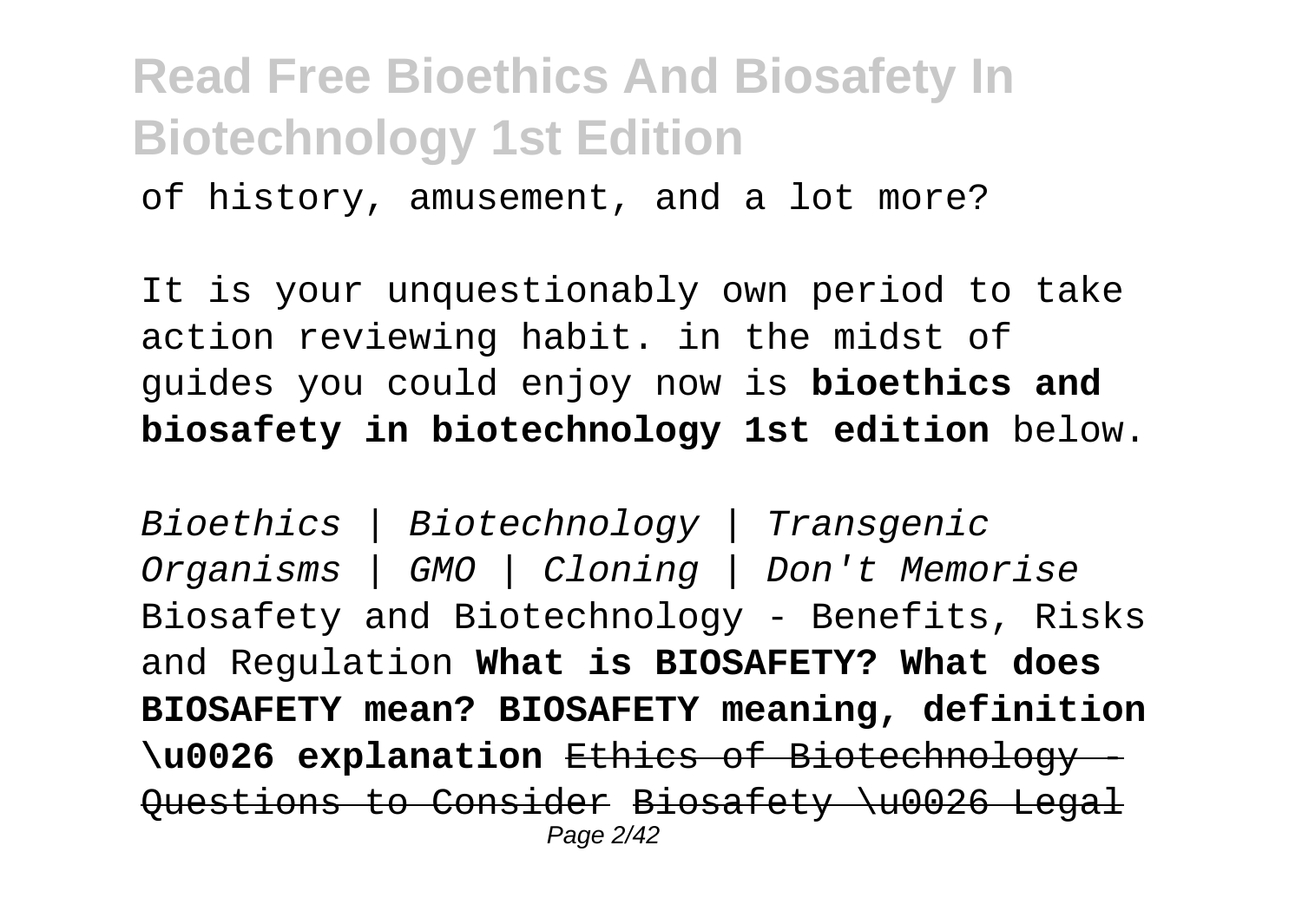Issues Part 1 **What is BIOETHICS? What does BIOETHICS mean? BIOETHICS meaning, definition \u0026 explanation Biotechnology - Ethical Issues. Bioethics, Biopiracy, Biopatent and Biowar or Bioterrorism. Revision Biosafety and Bioethics** BIOSAFETY in Biotechnology Ethical issues in biotechnology. Biosafety levels BIOETHICS | TAMIL EXPLANATION | ????? ?????? | ELSI Biosafety cabinet (BSC): Demonstration of airflow using a smoke pencil Understanding Bio Safety Levels Laboratory Equipment Names | List of Laboratory Equipment in English The Ethics of CRISPR: Where do we draw the line? Principles of Page 3/42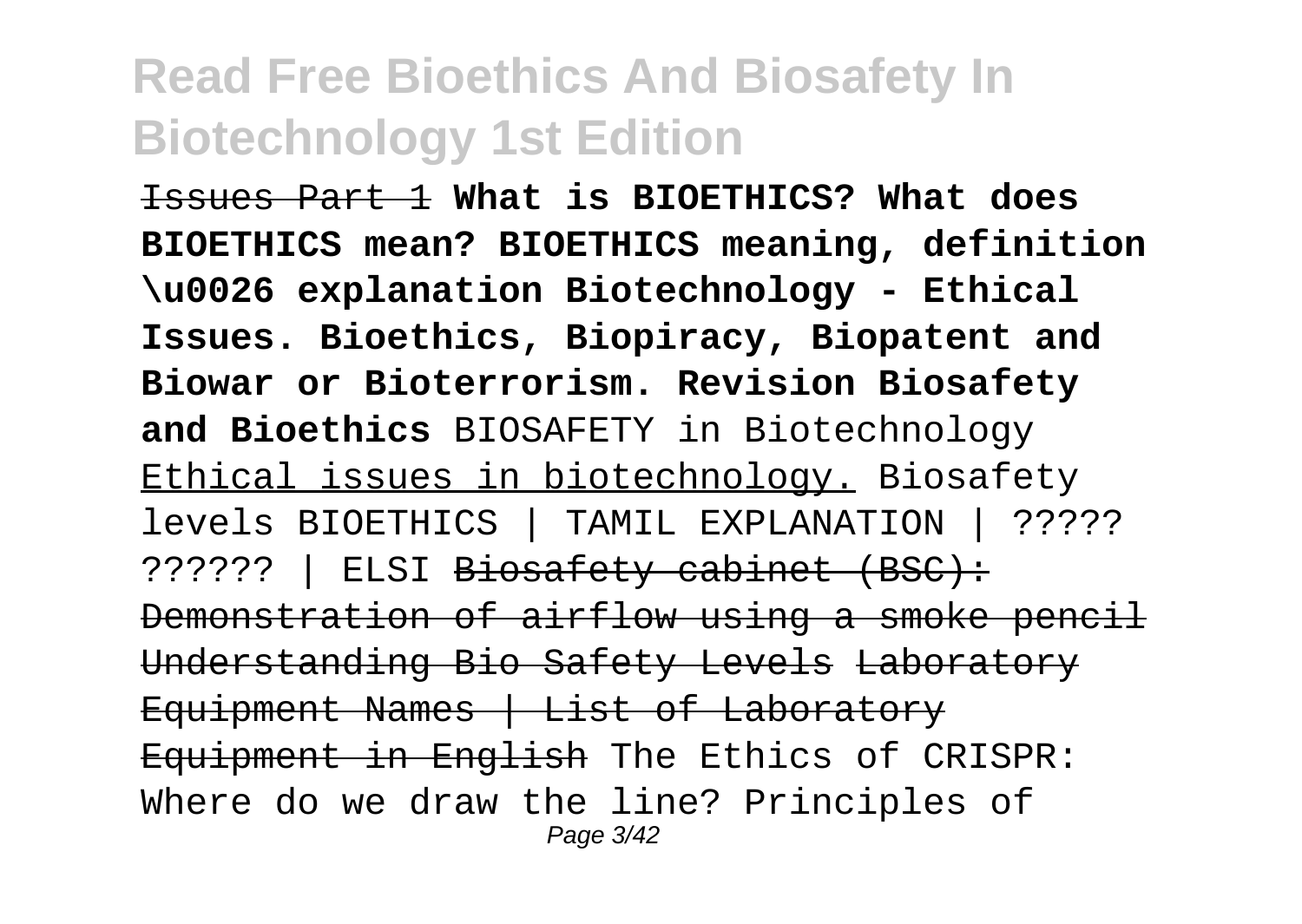Bioethics explained in Urdu-Hindi Hazard,

Risk \u0026 Safety - Understanding Risk

Assessment, Management and Perception Why Bioethics Matters | Robert Klitzman, M.D. | Talks@Columbia

Introduction to Bioethics: Bioethics at the Bedside**The Perilous Ethics of Biotechnology**

**What can you patent in biotechnology?**

An Introduction to Bioethics (Part 1).mp4 **Biosafety And Bioethics**

Overview of Bioethics

Moral Reasoning in Bioethics Lecture 1 Biotechnology and Bioethics; Genetically modified papaya and Bioethics. (BBRT1; Day 4; Page 4/42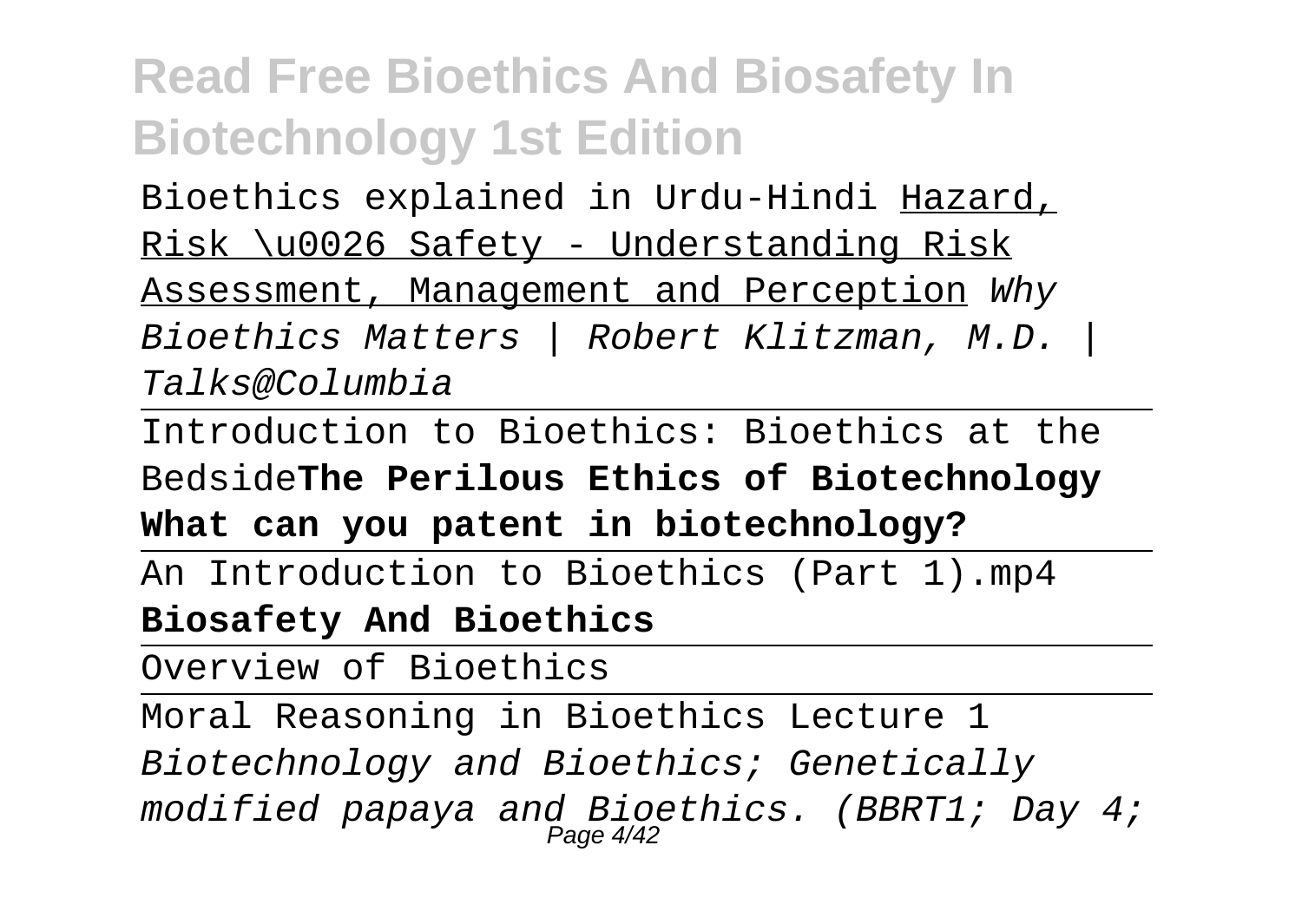Disc 3) Biosafety regulations regarding Biotechnology **Importance of biosecurity, biosafety \u0026 bioethics – Dr. Rahmatov Akram, Tajikistan. AUSN-GWNU** ETHICAL ISSUES IN BIOTECHNOLOGY | BIOTECHNOLOGY AND ITS APPLICATION | LECTURE 9 Bioethics And Biosafety In Biotechnology BIOETHICS AND BIOSAFETY IN BIOTECHNOLOGY. To qualify as a patent attorney, an individual must have a law degree and a degree in a technical area, and the person must pass the rigorous patent bar exam. To become a patent agent, a person still must pass the patent bar exam, but a law degree is not required. Page 5/42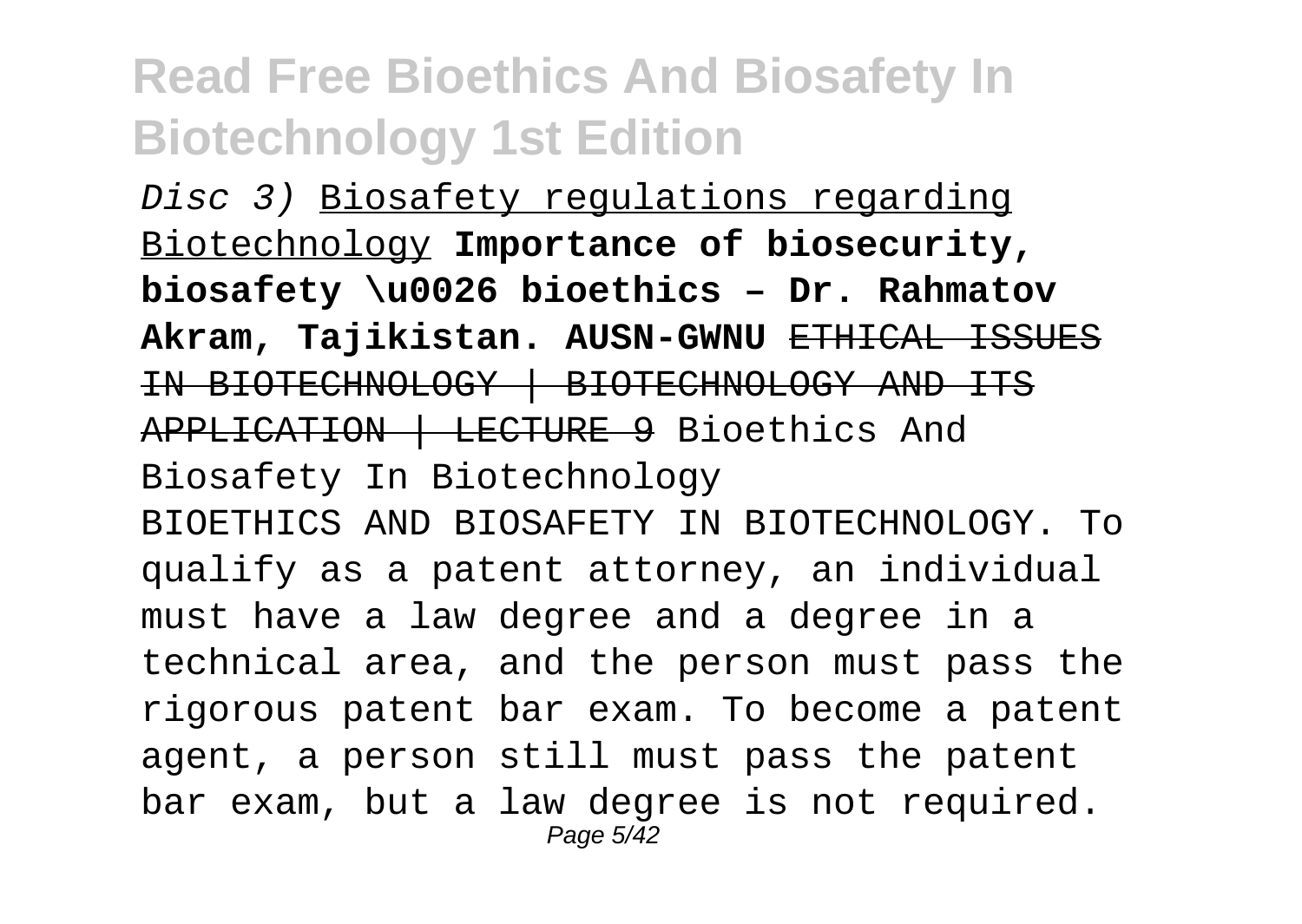Bioethics and Biosafety in Biotechnology | Biotechnology ...

2 BIOETHICS AND BIOSAFETY IN BIOTECHNOLOGY NATIONAL AND INTERNATIONAL LEVEL BIOSAFETY REGULATIONS In most of developing countries, biosafety regulation is still in its infancy. Appropriate biosafety regulations are one of the prerequisites for a successful transfer of biotechnology to and, among developing countries.

Bioethics and Biosafety in Biotechnology - BioJuncture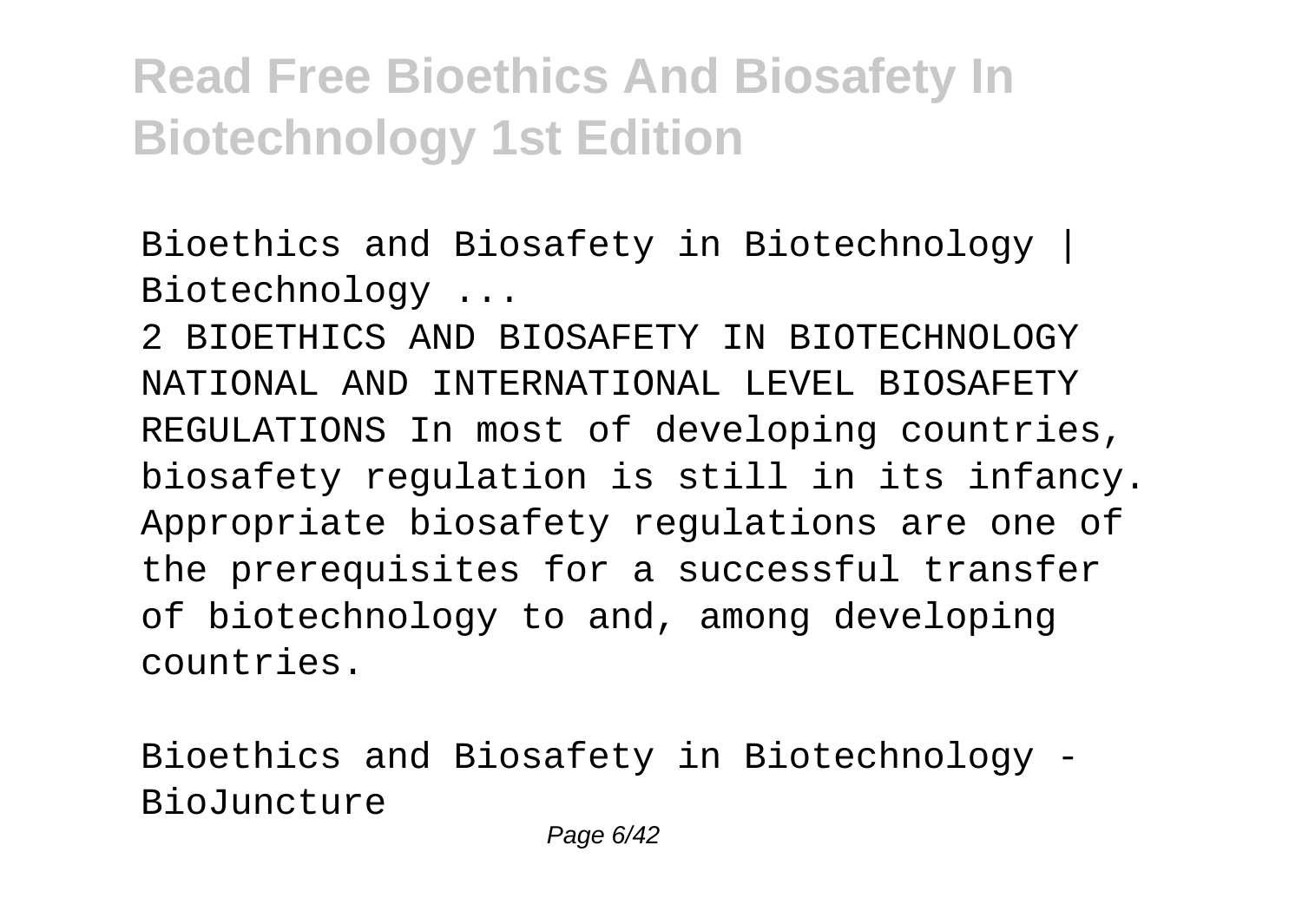Bioethics and Biosafety in Biotechnology. Biotechnology has been introduced as a full time course in undergraduate and postgraduate classes including B.Tech. and B.E. (Biotechnology) in all major Indian universities. This book is authored to enlighten about various Bioethics and Biosafety measures one should follow as guidelines."

Bioethics and Biosafety in Biotechnology by V. Sree Krishna 15. 2 BIOETHICS AND BIOSAFETY IN BIOTECHNOLOGY NATIONAL AND INTERNATIONAL Page 7/42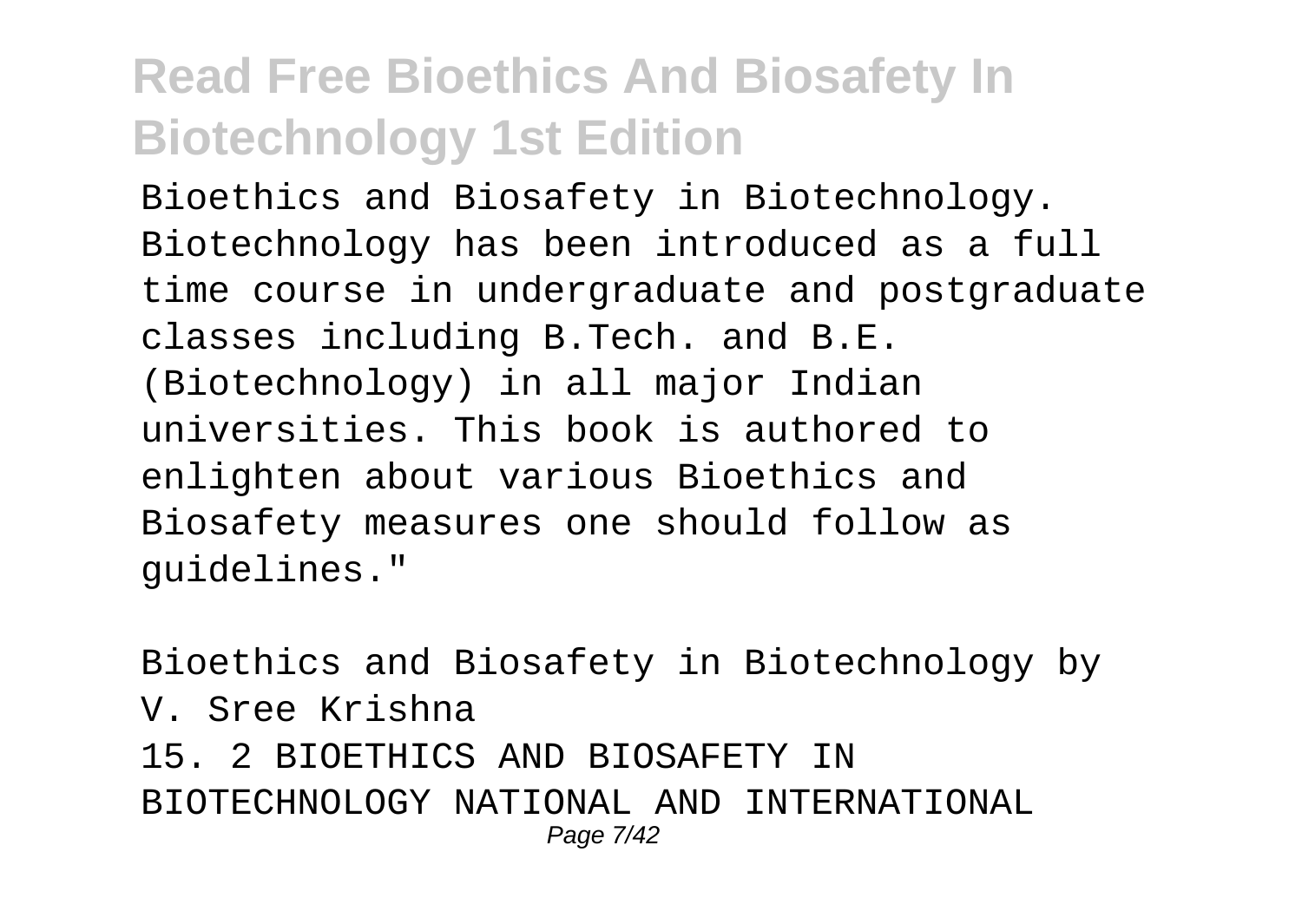LEVEL BIOSAFETY REGULATIONS In most of developing countries, biosafety regulation is still in its infancy. Appropriate biosafety regulations are one of the prerequisites for a successful transfer of biotechnology to and, among developing countries.

Bioethics and biosafety in biotechnology Appropriate biosafety regulations are one of the prerequisites for a successful transfer of biotechnology to and, among developing countries. Important issues in the debate on biotechnology regulation are the uplifting of field trials, systematising of regulations, Page 8/42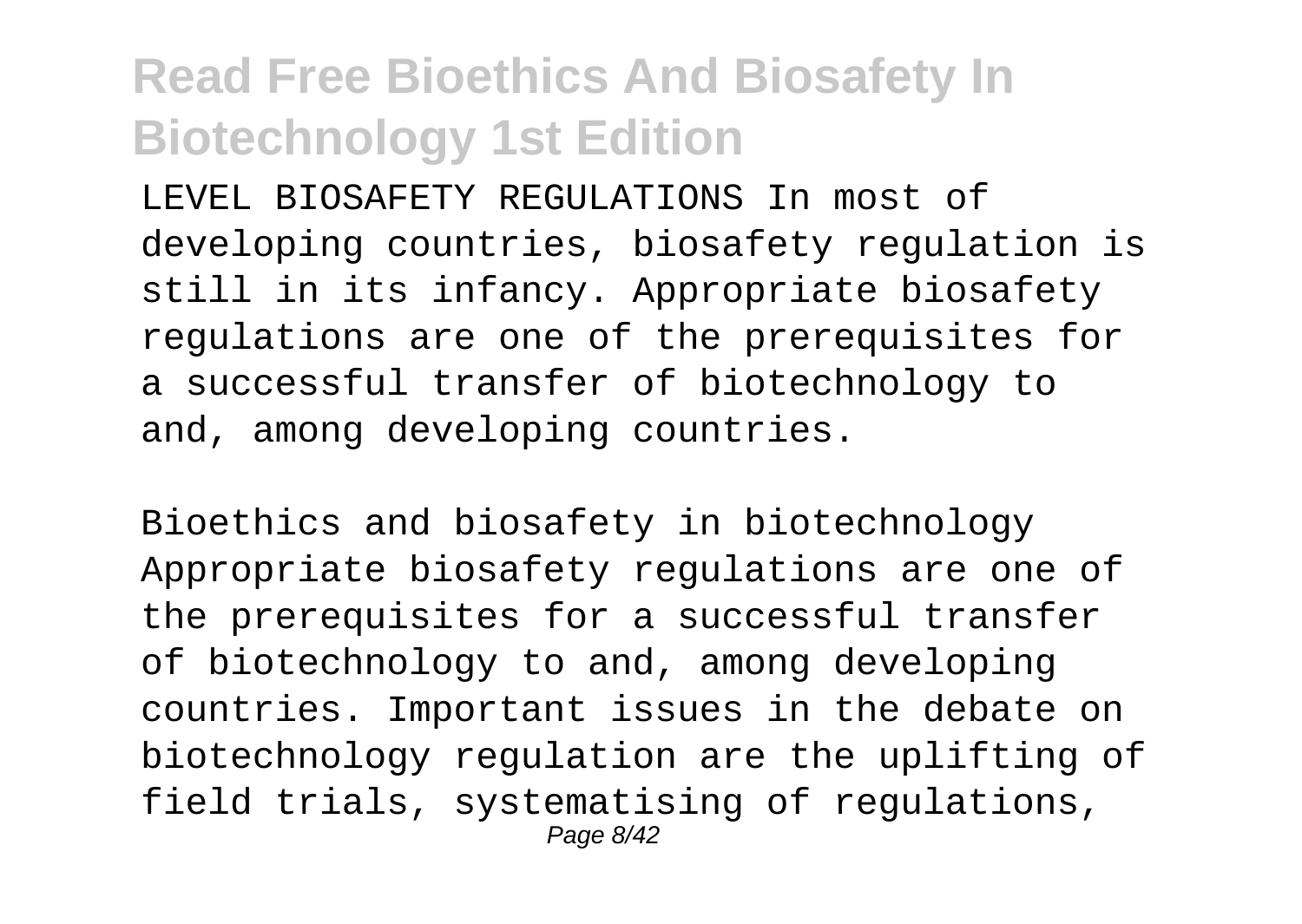and capacity development in developing countries.

Bioethics and Biosafety in Biotechnology | V. Sreekrishna ...

Bioethics addresses policy and ethical issues arising by researches and products targeted for human applications. Bioethics addresses the ethical issues in all the streams of life sciences like health care, genetics, and medical research by applying the principles of morality and philosophy . Bioethics has evolved from medical ethics and moral philosophy.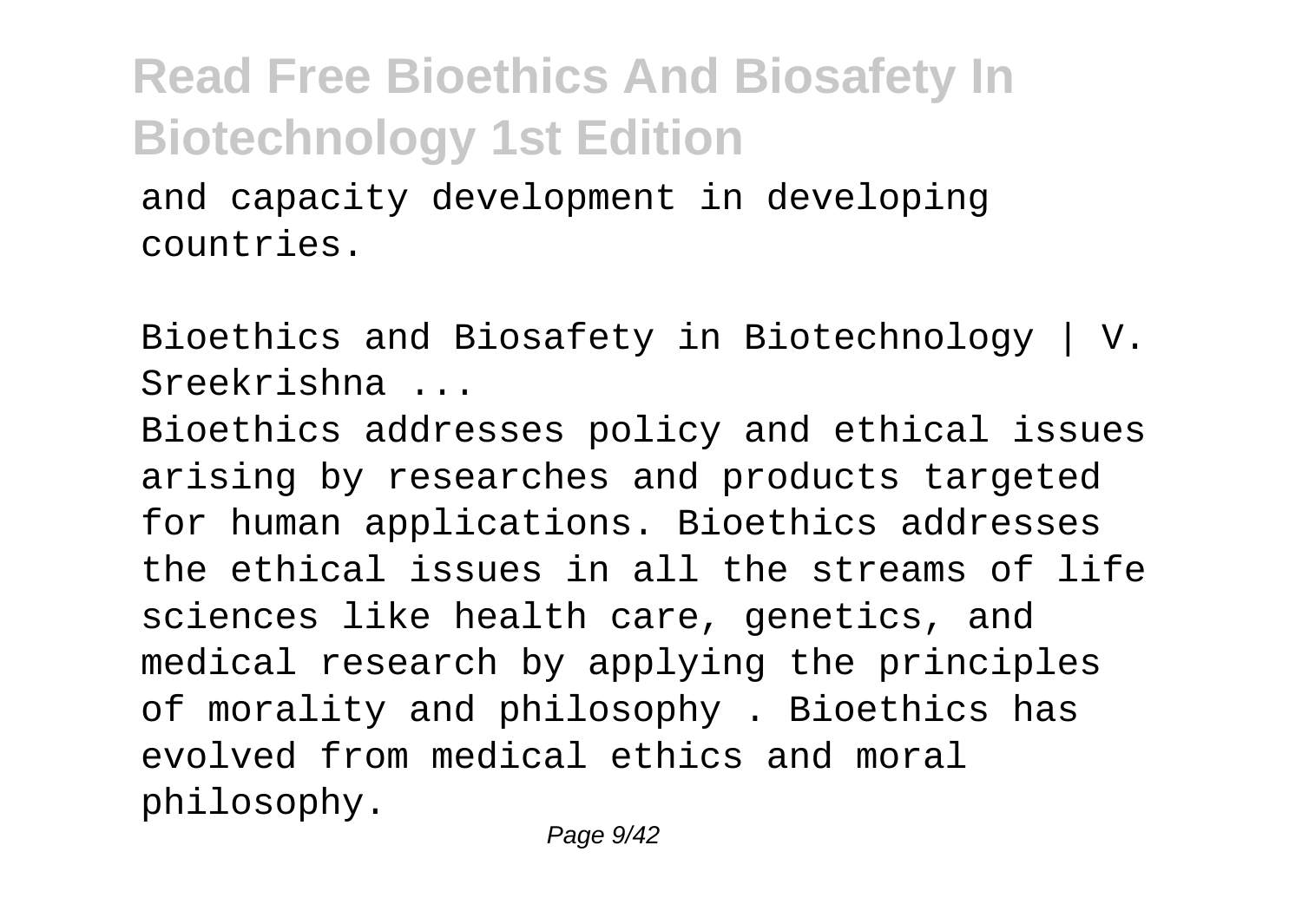Biosafety and Bioethics | SpringerLink Biosafety deals with prevention of large scale loss of biological integrity focusing both on ecology and human health. It is related to several fields such as ecology, agriculture, medicine,...

Bioethics and Biosafety - M. K. Sateesh - Google Books The bioethics committee of UNESCO established in 1993 has evolved guidelines for ethical issues associated with the use of modern biotechnology. Biosafety guidelines for Page 10/42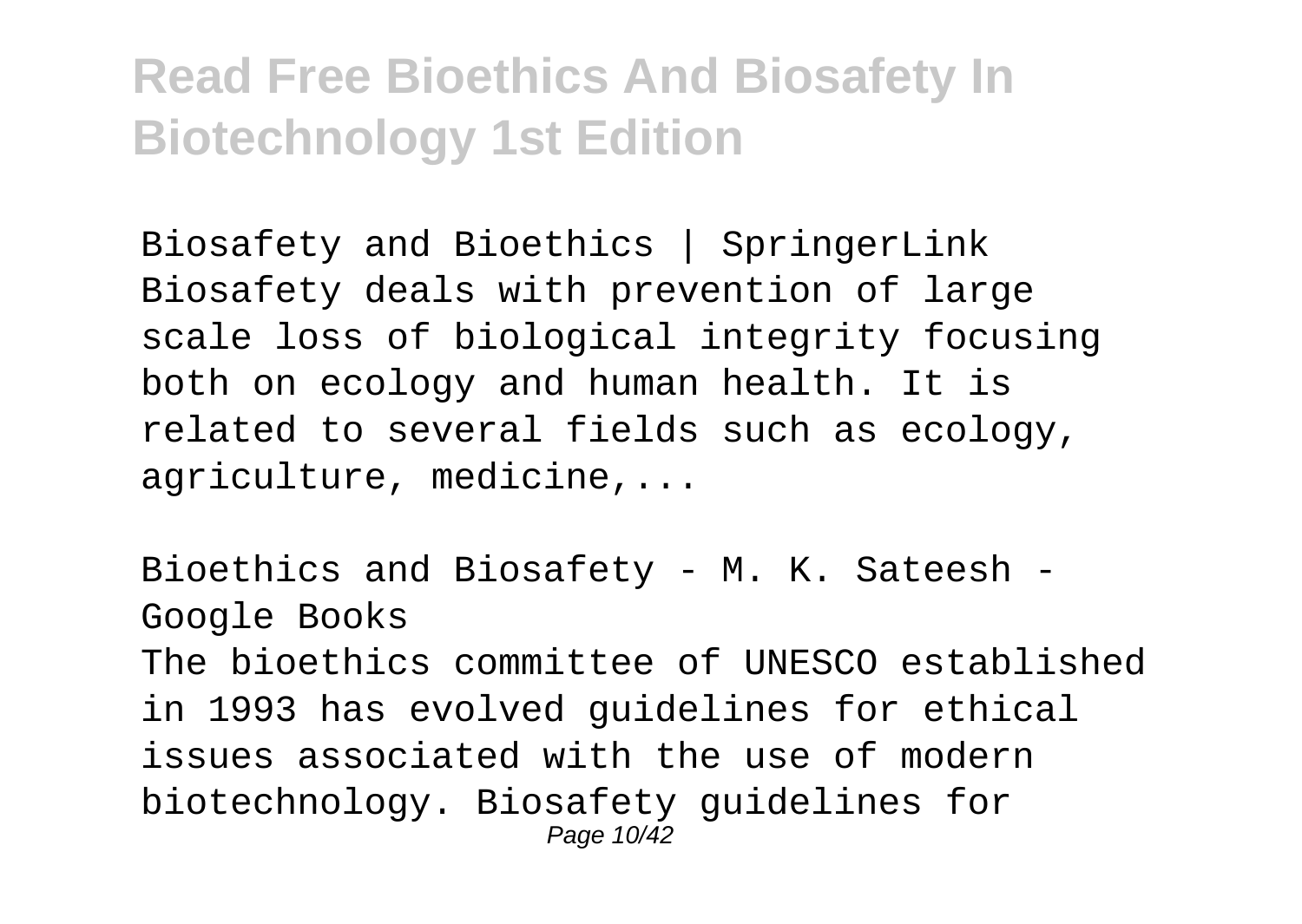genetically improved organisms (GIOs) need to be strictly followed to prevent harm to human health or the environment.

Ethical and Biosafety Issues for the ... - BioTechnology Notes With the advances in molecular biology and biotechnology, the ethics and morality of the research are under fire. Culture, religion, and ignorance are major players in the debates of modern genetic technology. Many questions arise when discussing bioethics, and as the field of biotechnology continues, the line between ethical and unethical Page 11/42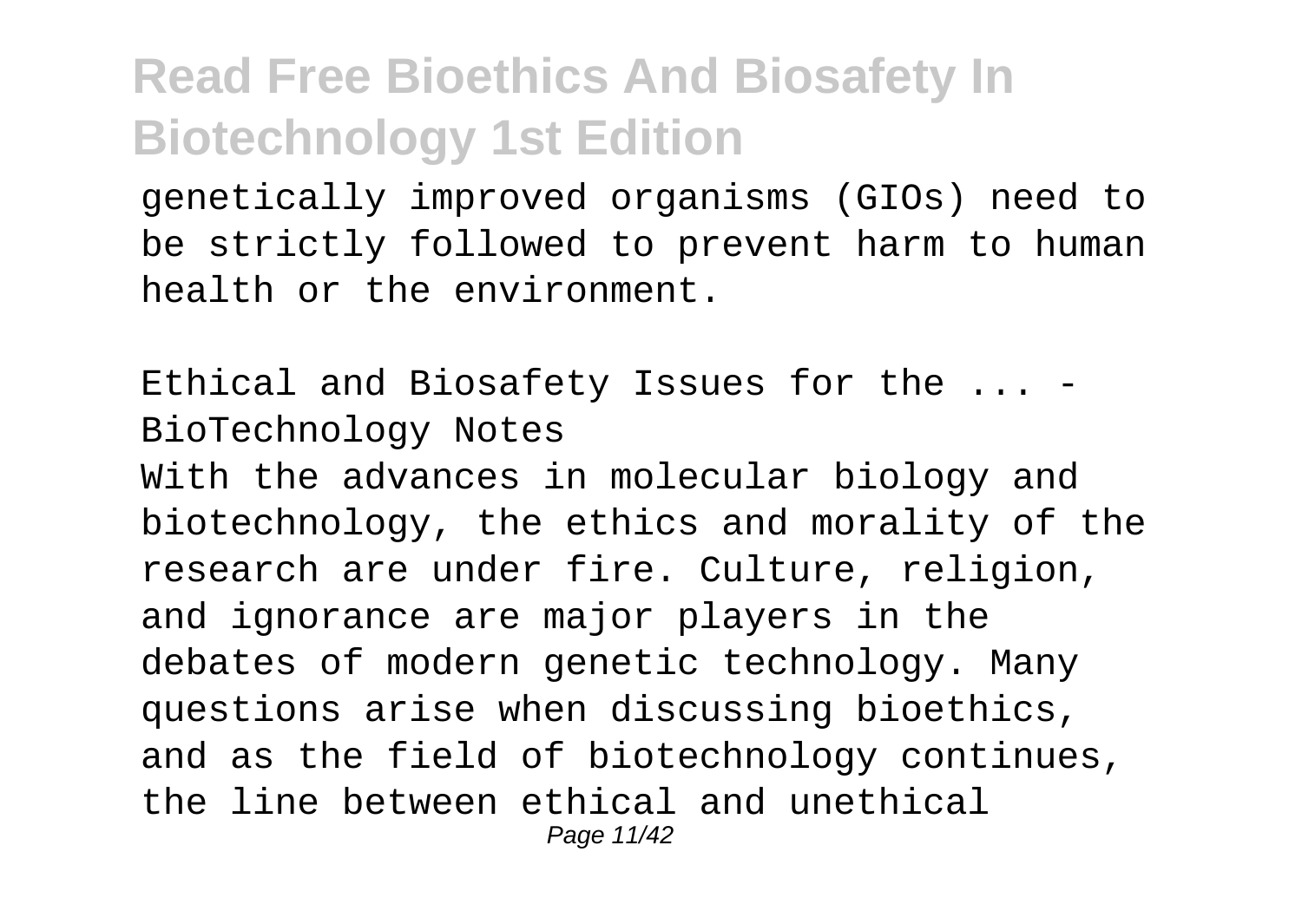behaviors will be more blurred.

Bioethics in Biotechnology - Elsevier INTRODUCTION The study of the ethical and moral implications of new biological discoveries and biomedical advances, as in the fields of genetic engineering and drug research is bioethics. The term "bioethics" was introduced in the 70's by Van Rensselaer Potter for a study aiming at ensuring the preservation of the biosphere. It was later used to refer a study of the ethical issues arising from health care, biological and medical sciences. 7/18/20153 Page 12/42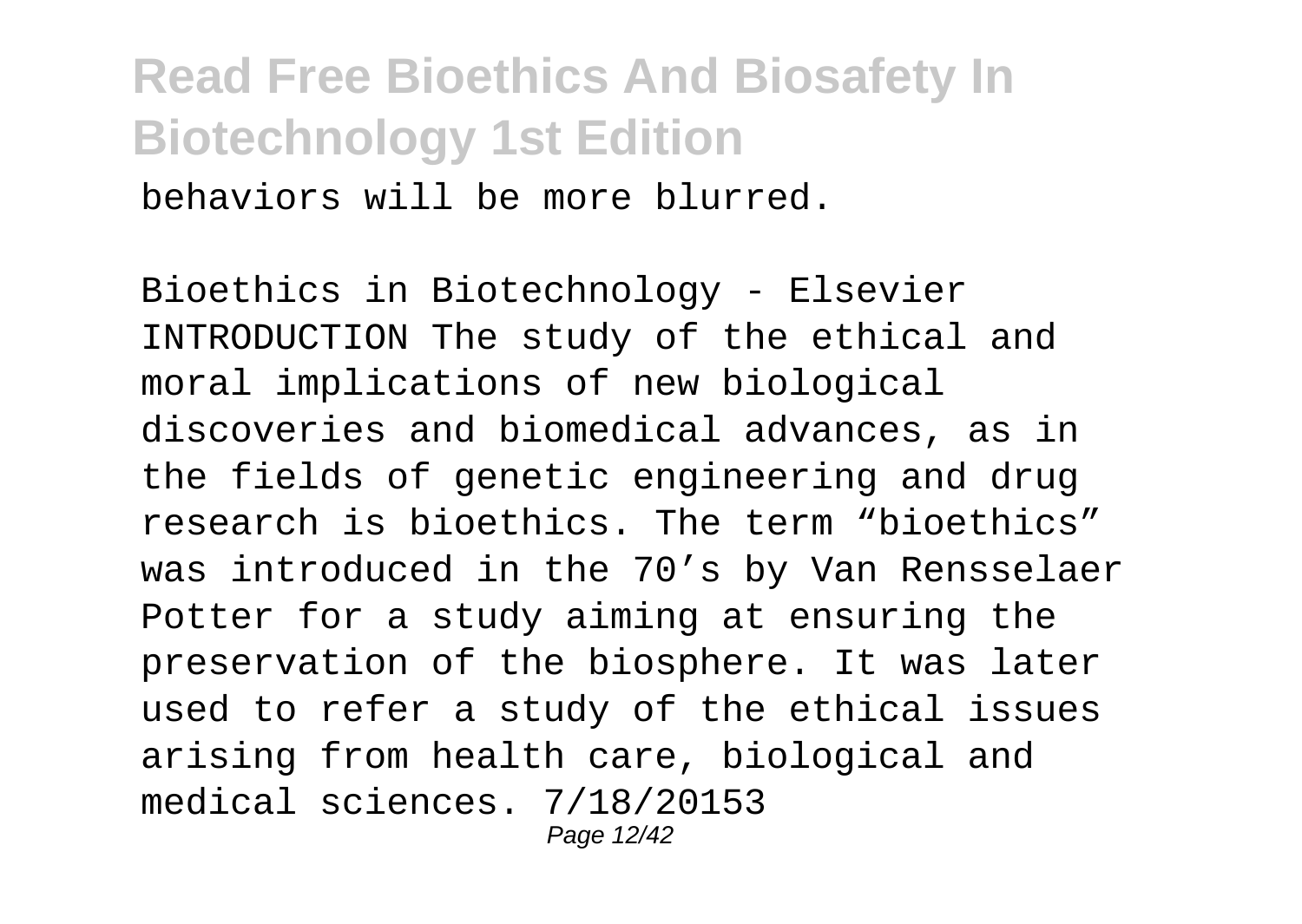Bioethics and Biosafety - SlideShare Shop for Bioethics and Biosafety in Biotechnology from WHSmith. Thousands of products are available to collect from store or if your order's over £20 we'll deliver for free.

Bioethics and Biosafety in Biotechnology by V. Sreekrishna ... Ethical Issues And Biosafety In Biotechnology. Keywords: Agriculture, Biotechnology, Plant Biotechnology, Breeding Techniques, GMOs, Controversy, Ethical and Page 13/42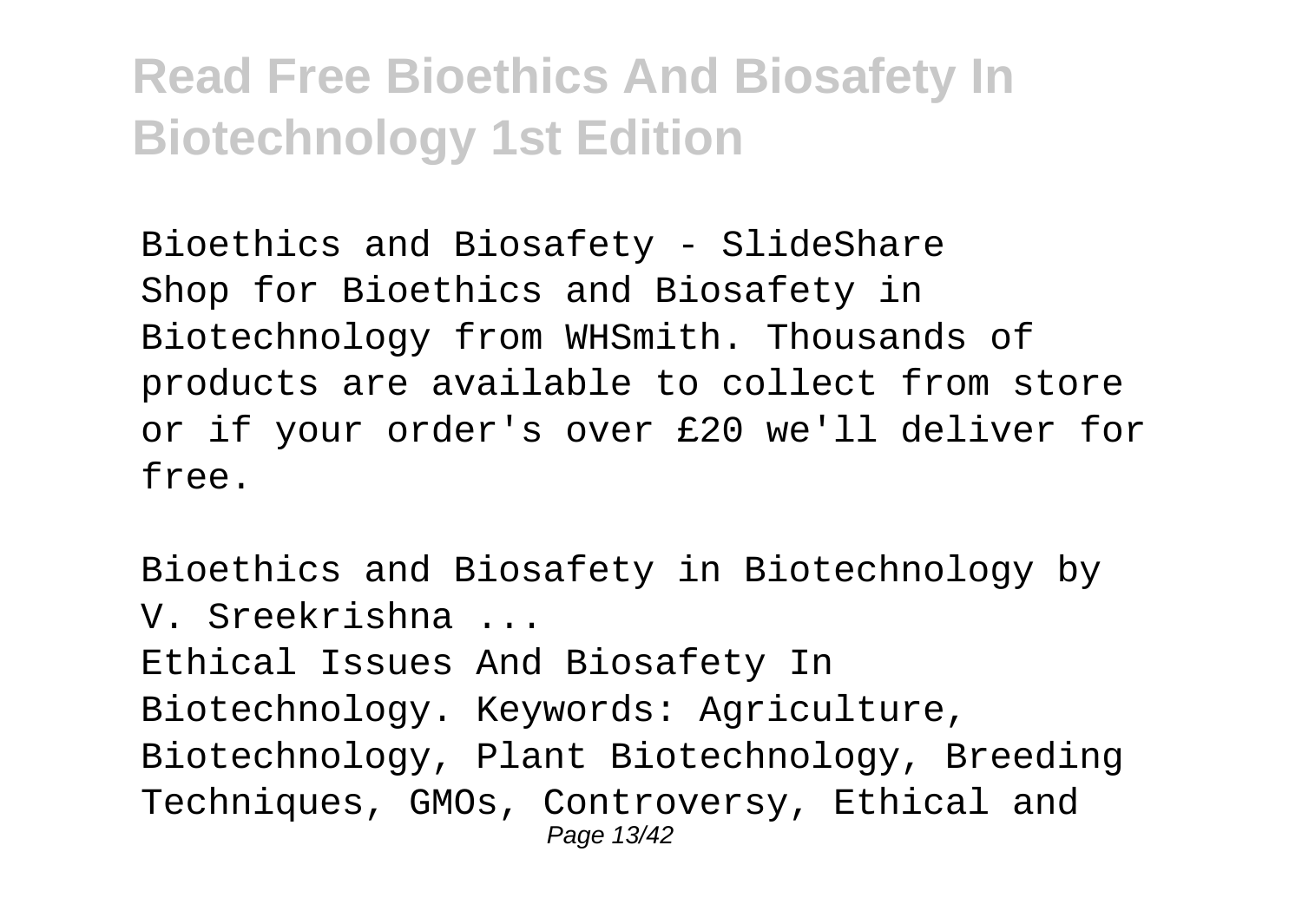Moral Issues, Bioethics, Biosafety Measures, Institutional Biosafety Committee, Technical Advising Committee, National BioSafety Committee, IPO-Pakistan Subscribe Our Official Youtube Channel For Video Blogs and Video Articles (Click Here)

ETHICAL ISSUES AND BIOSAFETY IN BIOTECHNOLOGY Biotechnology aims to serve basic human needs such as human health, food and a safe environment, touches on fundamental values, such as human dignity and the genetic integrity of humanity, can raise human rights issues such as access to health and benefits Page 14/42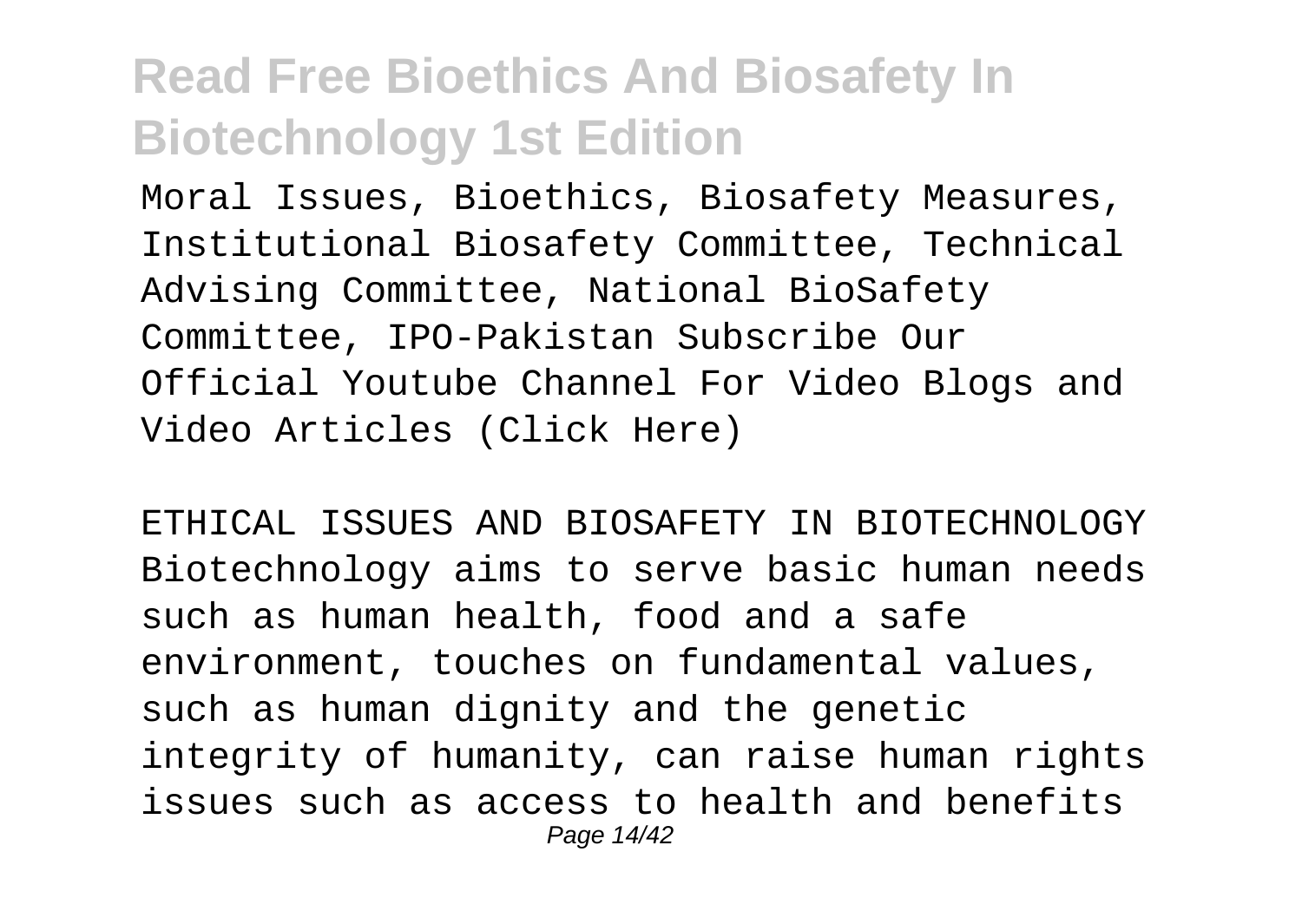from scientific progress, raises concerns over equitable access to the fruits of new technologies, the consent of those involved in research, and protection of the environment.

Intellectual Property and Bioethics – An Overview

Get this from a library! Bioethics and Biosafety in Biotechnology.. [V Sreekrishna] -- Biotechnology has been introduced as a full time course in undergraduate and postgraduate classes including B. Tech. and B.E. (Biotechnology) in all major Indian Page 15/42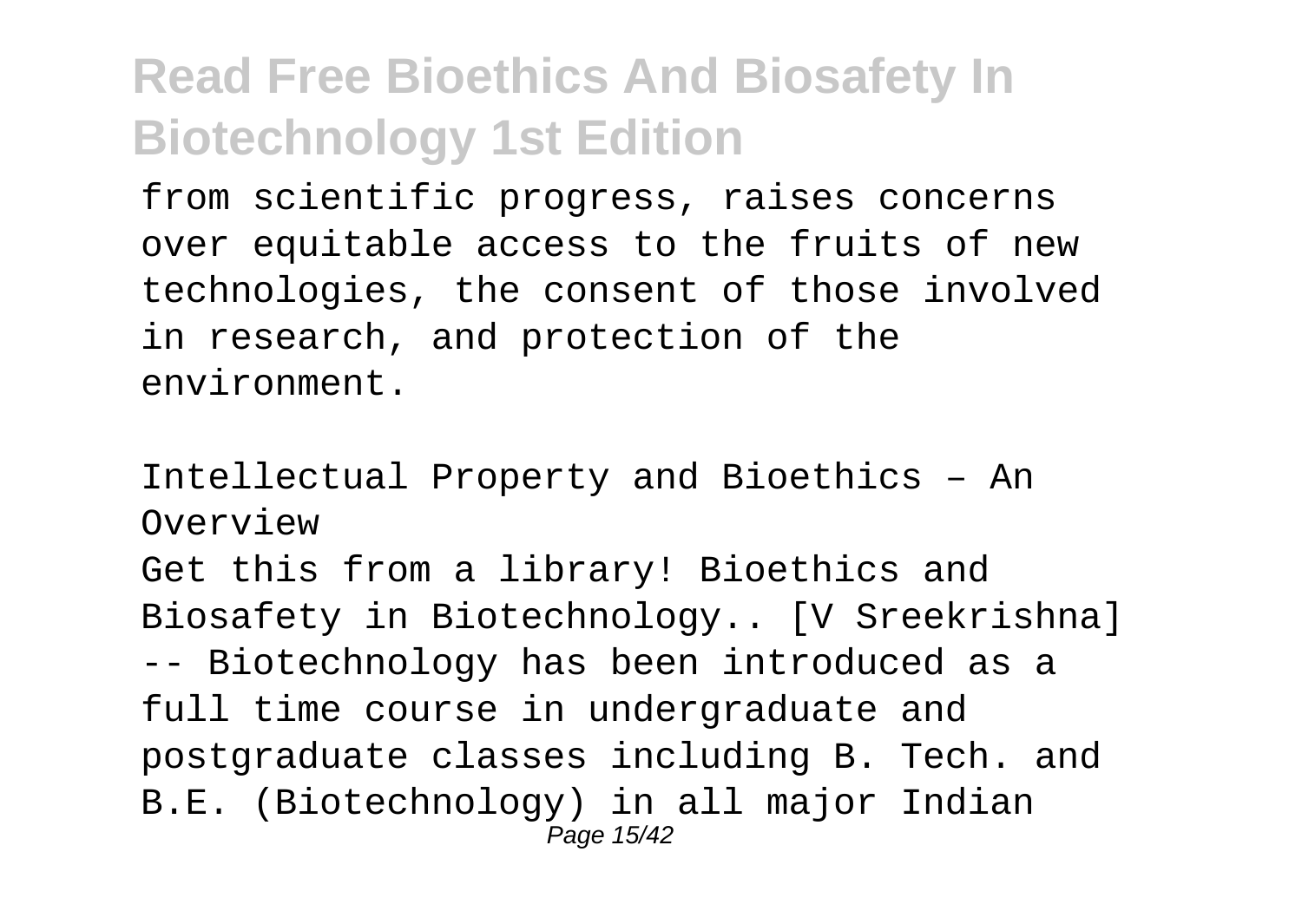universities. This book is authored ...

Bioethics and Biosafety in Biotechnology. (eBook, 2007 ... Bioethics is a portmanteau of the words " bio " and " ethics ". Because of that, this discipline is concerned about the determination of the rightness or wrongness of the discoveries and developed technologies in science as well as the incorporation of human rights and values to health and life.

Top 15 Bioethical Issues In Scientific Advancements ...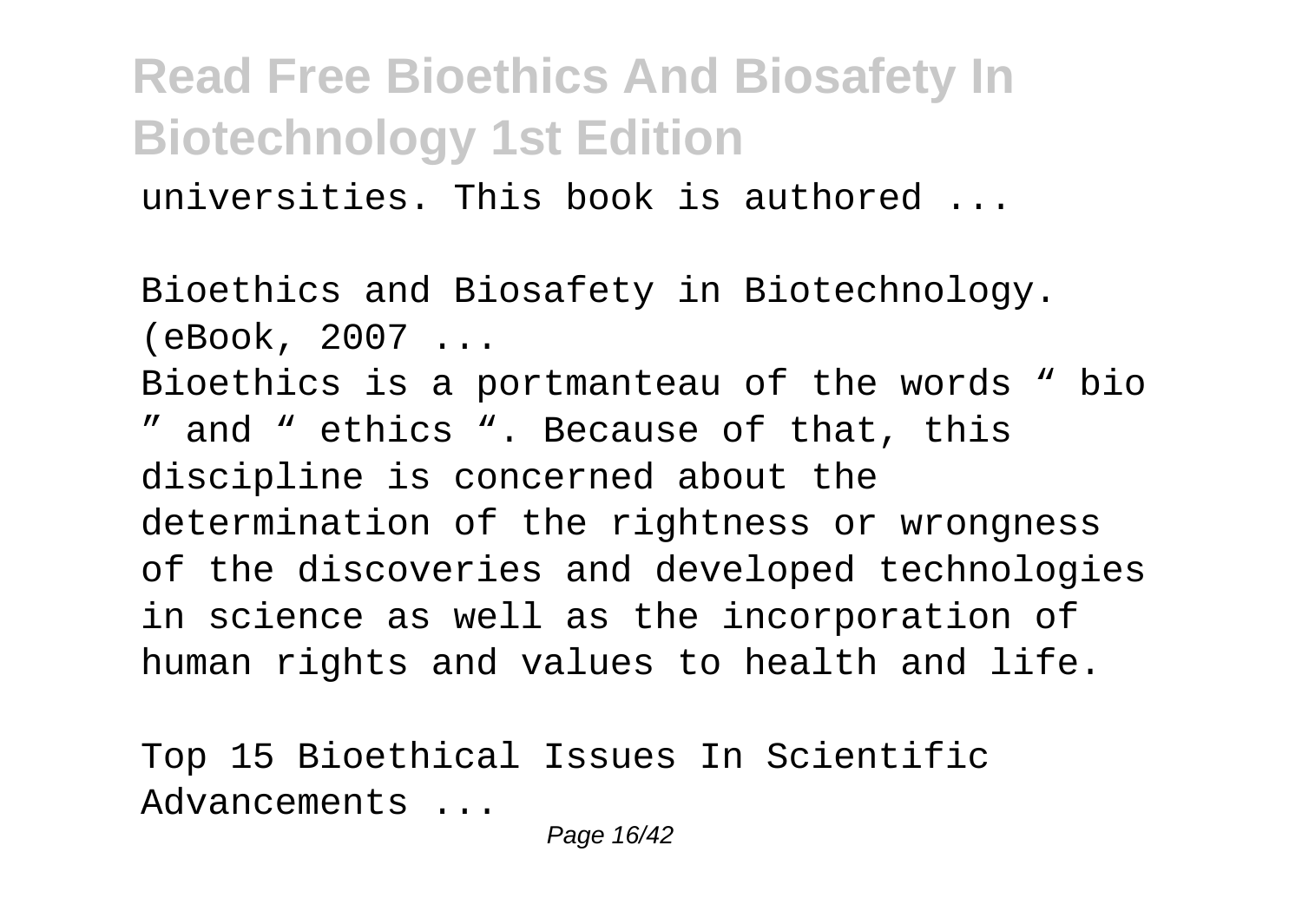In addition to establishing the National Bioethics Committee, The South Korean Bioethics Act legally defines terms such as the embryo, biotechnology, and somatic cell nuclear transfer (SCNT). The Bioethics Act bans human cloning, bans cloning via SCNT except under special circumstances, and sets standards for using human embryos in research.

South Korea's Bioethics and Biosafety Act  $(2005)$  The ... Buy Intellectual Property Rights, Bioethics, Biosafety and Entrepreneurship in Page 17/42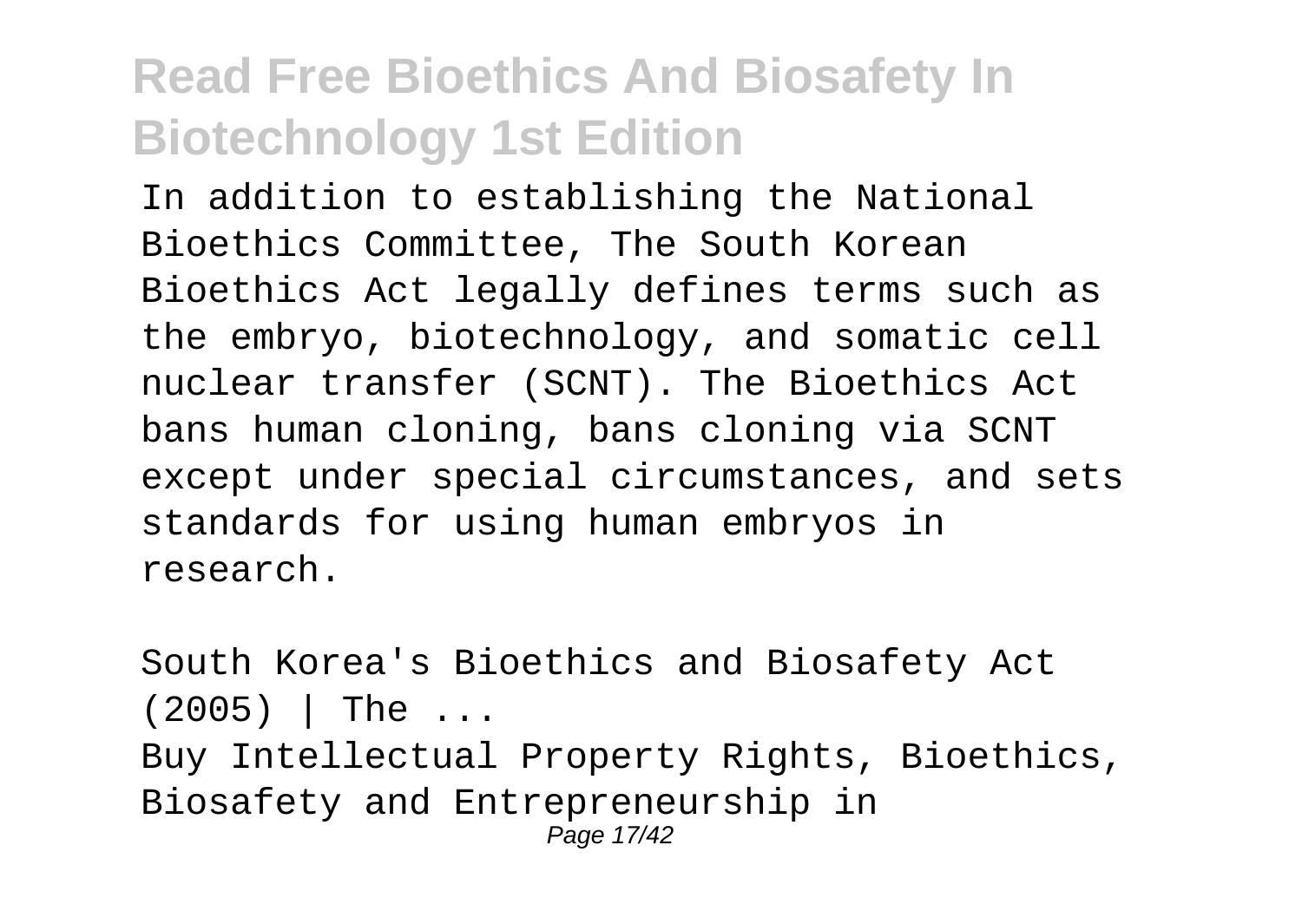Biotechnology by Sibi G. (author) (ISBN: 9789386768742) from Amazon's Book Store. Everyday low prices and free delivery on eligible orders.

Intellectual Property Rights, Bioethics, Biosafety and ...

National Biosafety Framework A combination of policy, legal, administrative and technical set of tools, designed to address safety for the environment and human health in the context of developing and applying modern biotechnology. It often focuses on genetically modified organisms (GMOs). Page 18/42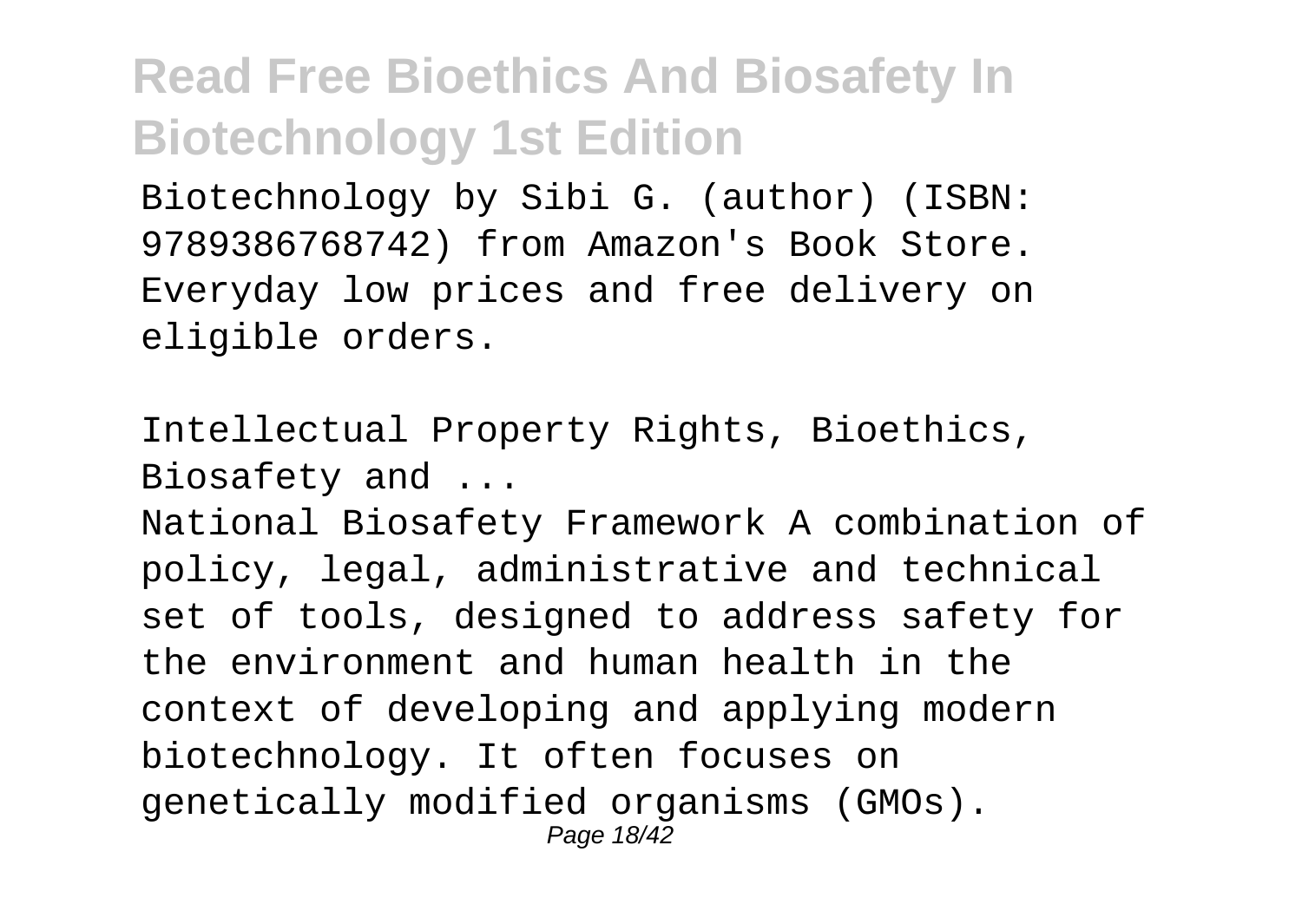Biosafety deals with prevention of large scale loss of biological integrity focusing both on ecology and human health. It is related to several fields such as ecology, agriculture, medicine, chemistry and ecobiology. Bioethics is the philosophical study of the ethical controversies brought about by advances in biology and medicine. It is concerned with the ethical questions that arise in the relationships among life sciences, biotechnology, medicine, politics, Page 19/42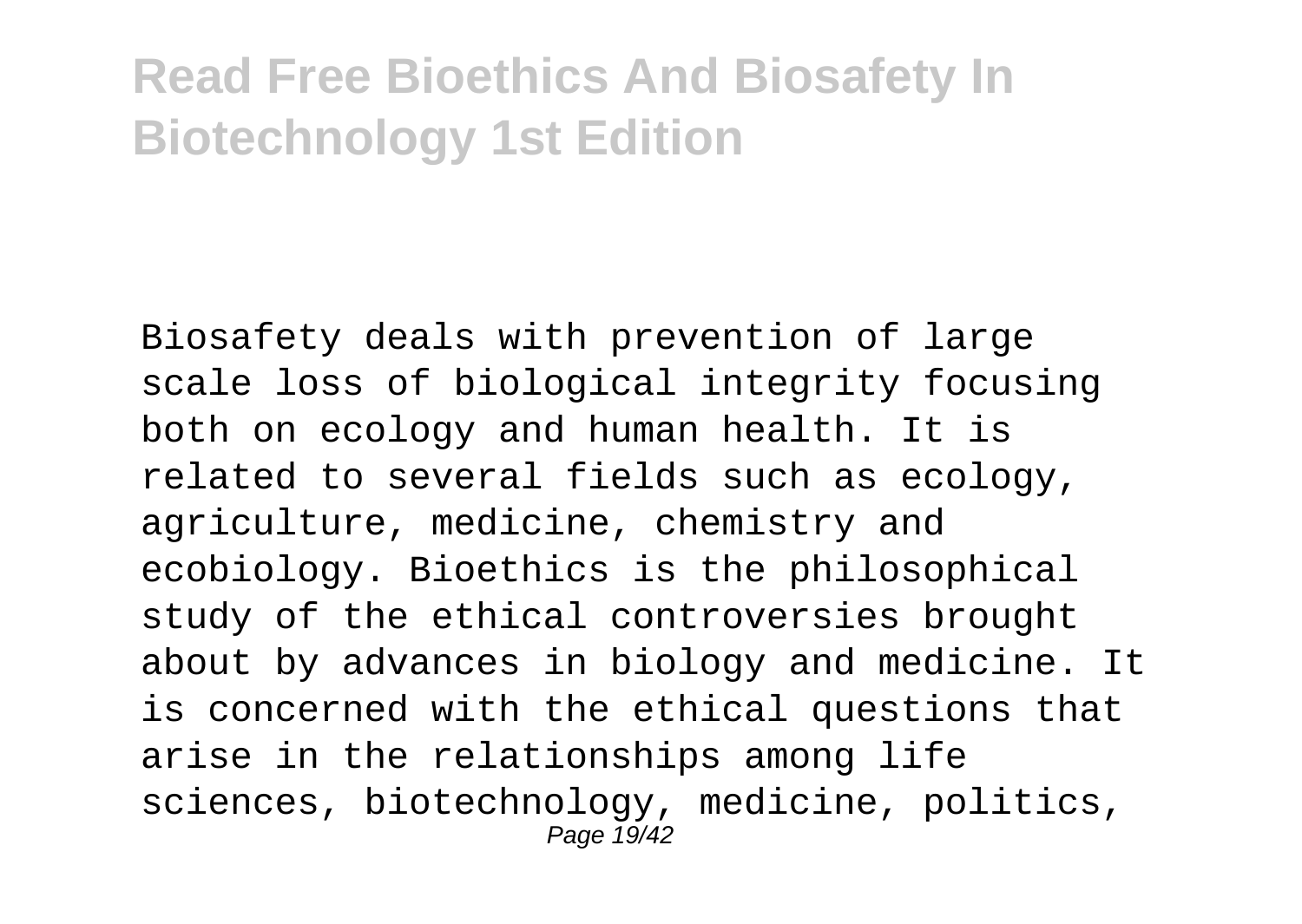law, philosophy and theology. It is concerned with the nature of life and death, the kind of life to be considered worth living, what constitutes murder, how people in very painful circumstances should be treated, what are the responsibilities of one human being to others, and other such living organisms. The book has been divided in 28 chapters. It is an integrated approach to encompassing information on different aspects of bioethics and biosafety and their applications in biotechnology. Simple, clearly understandable illustrations, correct and up to date information's are the main features of this Page 20/42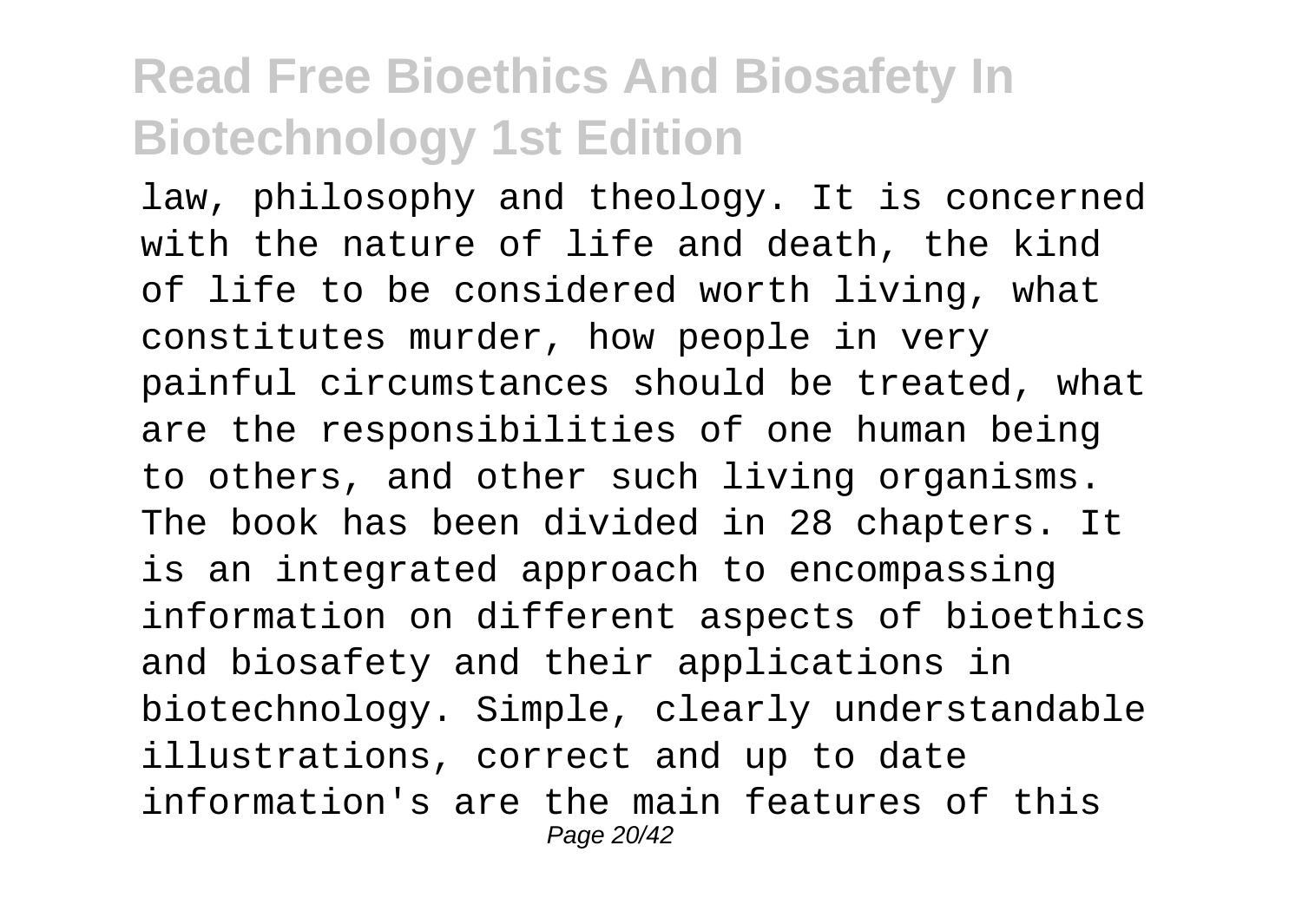book. The book is intended not only for undergraduate and postgraduate students of biotechnology, genomics and related sciences, but is also aimed to draw attention of policy makers and teachers at national and international levels to the possible approaches in the field of biotechnology. Key Features \* Covers the topics in depth from basic and deals with the key subject areas. \* Takes a broader view of the earlier and current situation indifferent countries. \* Gives the uses and their ethical aspects of the different technological developments made in the biotechnology fields. \* Covers new Page 21/42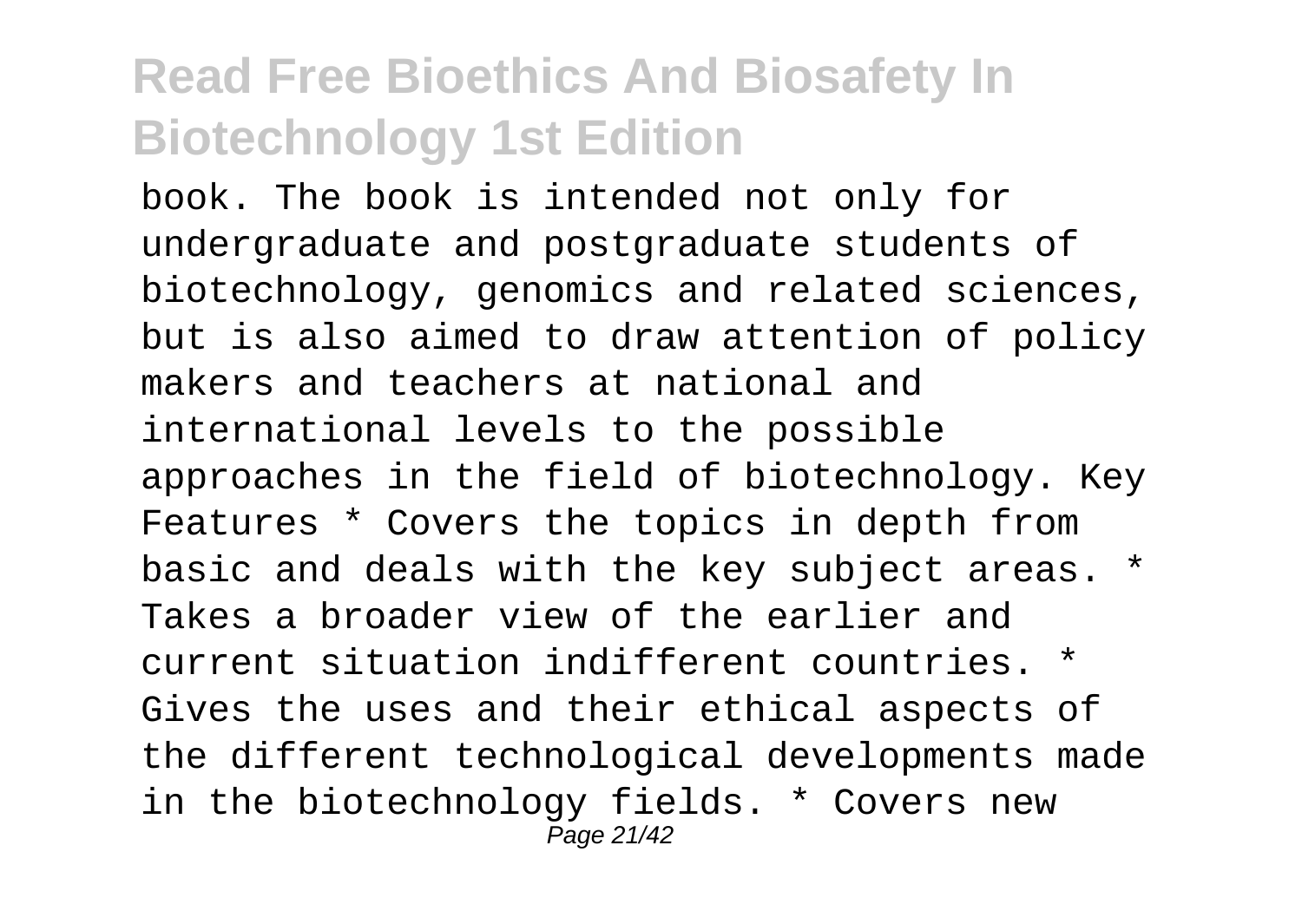developments in wider areas of biotechnology and its applications to mankind. \* Deals with aspects of the Bioethics and Biosafety protocols and their implements. \* Briefs the Indian Biodiversity Act.

The recent advances in the field of biotechnology have brought into focus several ethical and safety issues. The inventions in the field of genetic engineering and related fields of molecular biology will affect not only ourselves but the plants, microorganisms, animals and the entire environment and the way we practice Page 22/42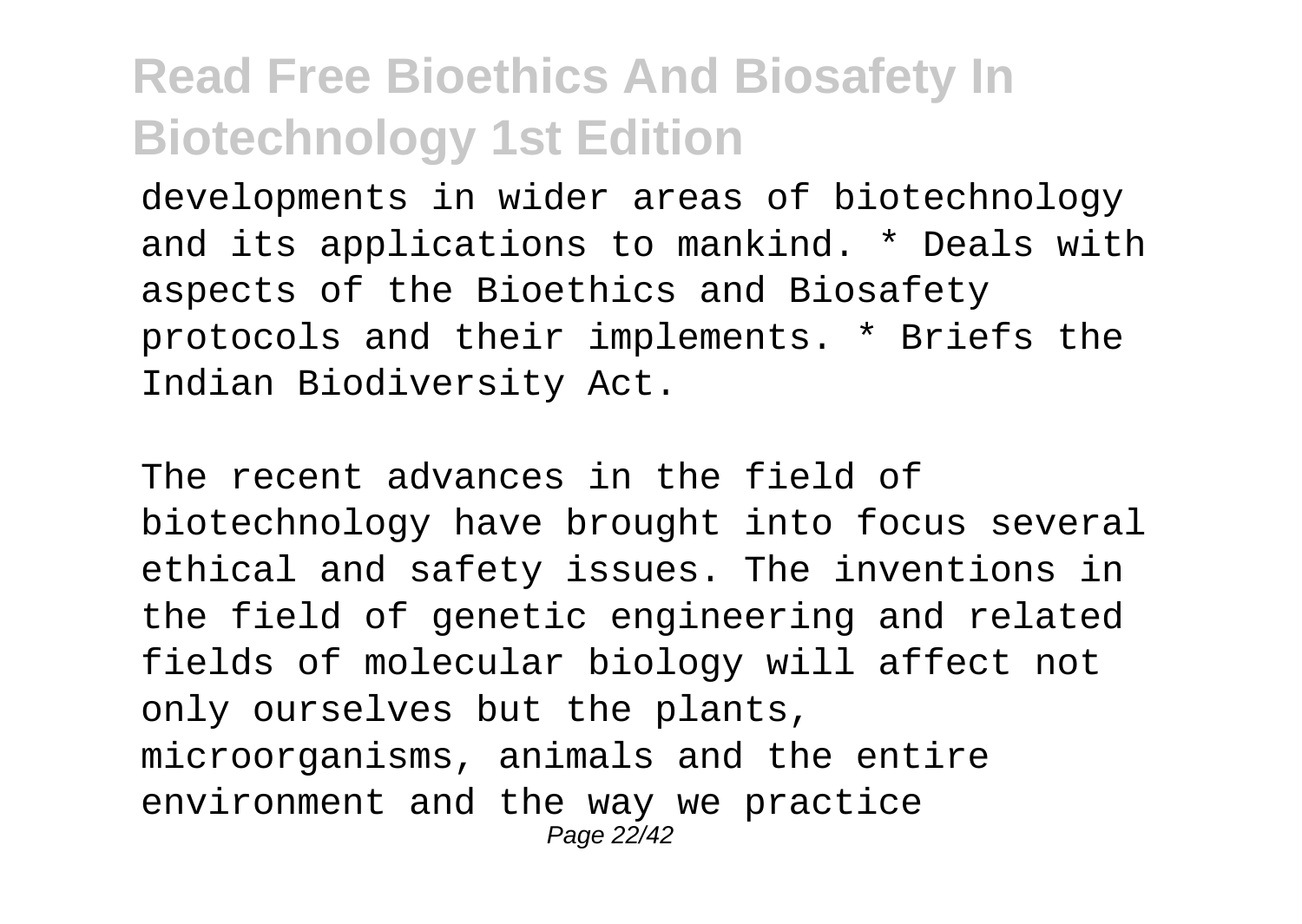agriculture, medicine and food processing. An increase in our ability to change life forms in recent years has given rise to the new science of bioethics . While antibiotechnology activists are over rating the risks of biotechnology, it is time for the scientists to make a scientific and objective analysis of the social issues involved, and make it known to the public who will, otherwise, be carried away by the emotional rhetoric by the less informed but highly vocal section of the society. The present book discusses the biosafety and bioethical issues the modern society confronts. Topics Page 23/42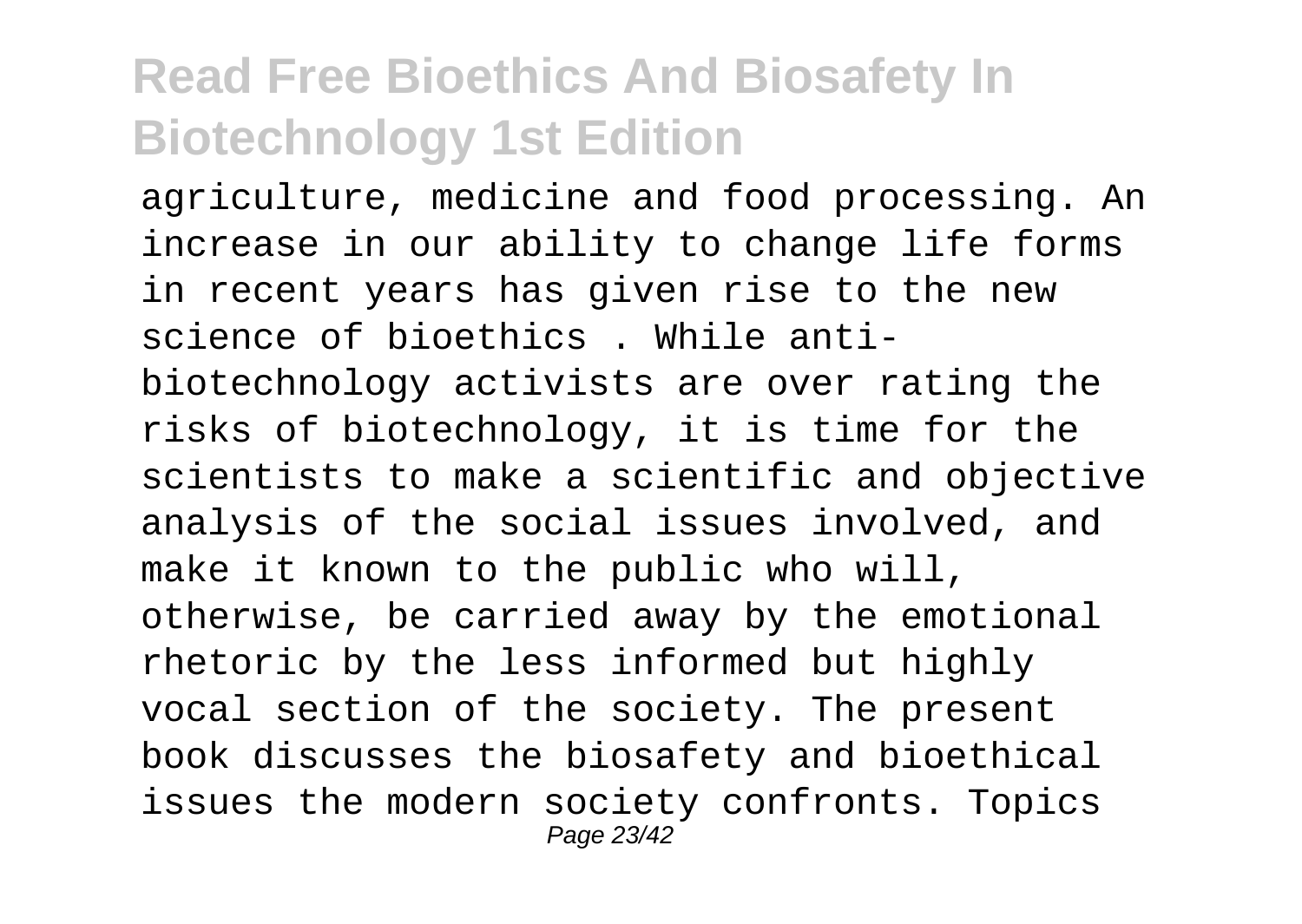such as biotech development, impact of biotechnology on biosafety, biotech products and ethical issues, governance of biosafety, environmentally responsible use of biotechnology, etc., are describe in detail. This book is destined to become an essential reading for students, teachers and professionals in all fields of life sciences.

This book covers a range of important topics in biotechnology policy, advocacy and education, bioethics, biosafety regulations for genetically modified organisms and geneedited products and biotechnology manpower Page 24/42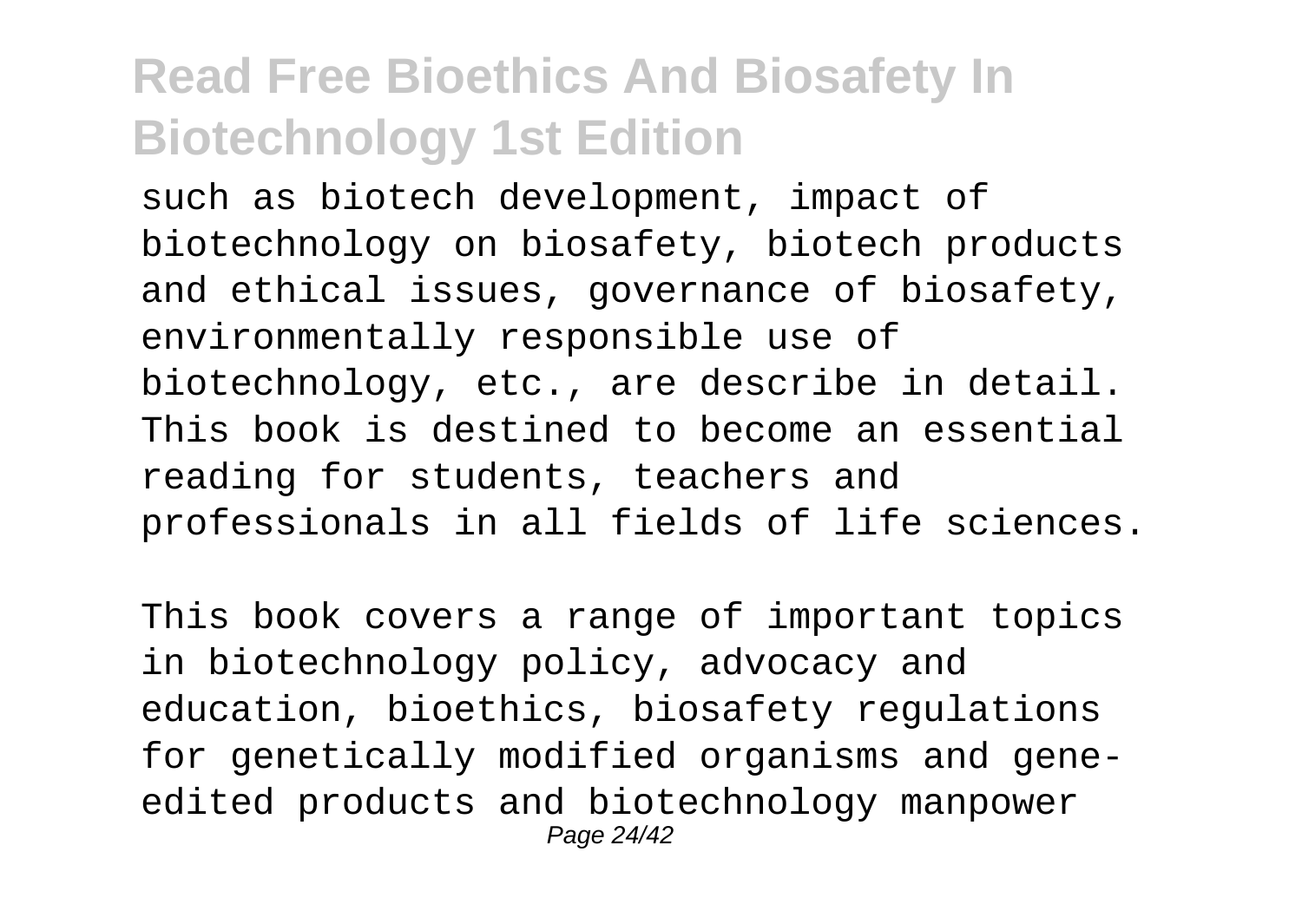development. Throughout the book, the contributors review biosafety and bioethical guidelines that could enhance adoption of biotechnology in alignment with national priorities and research agendas. They also discuss the importance of current biotechnology policy advocacy, enlightenment and public engagement with stakeholders and policy makers. The book will be useful reference material for scientists and researchers working in the fields of food and agricultural biotechnology, biopharmaceuticals and medical biotechnology, environmental biotechnology, biotechnology Page 25/42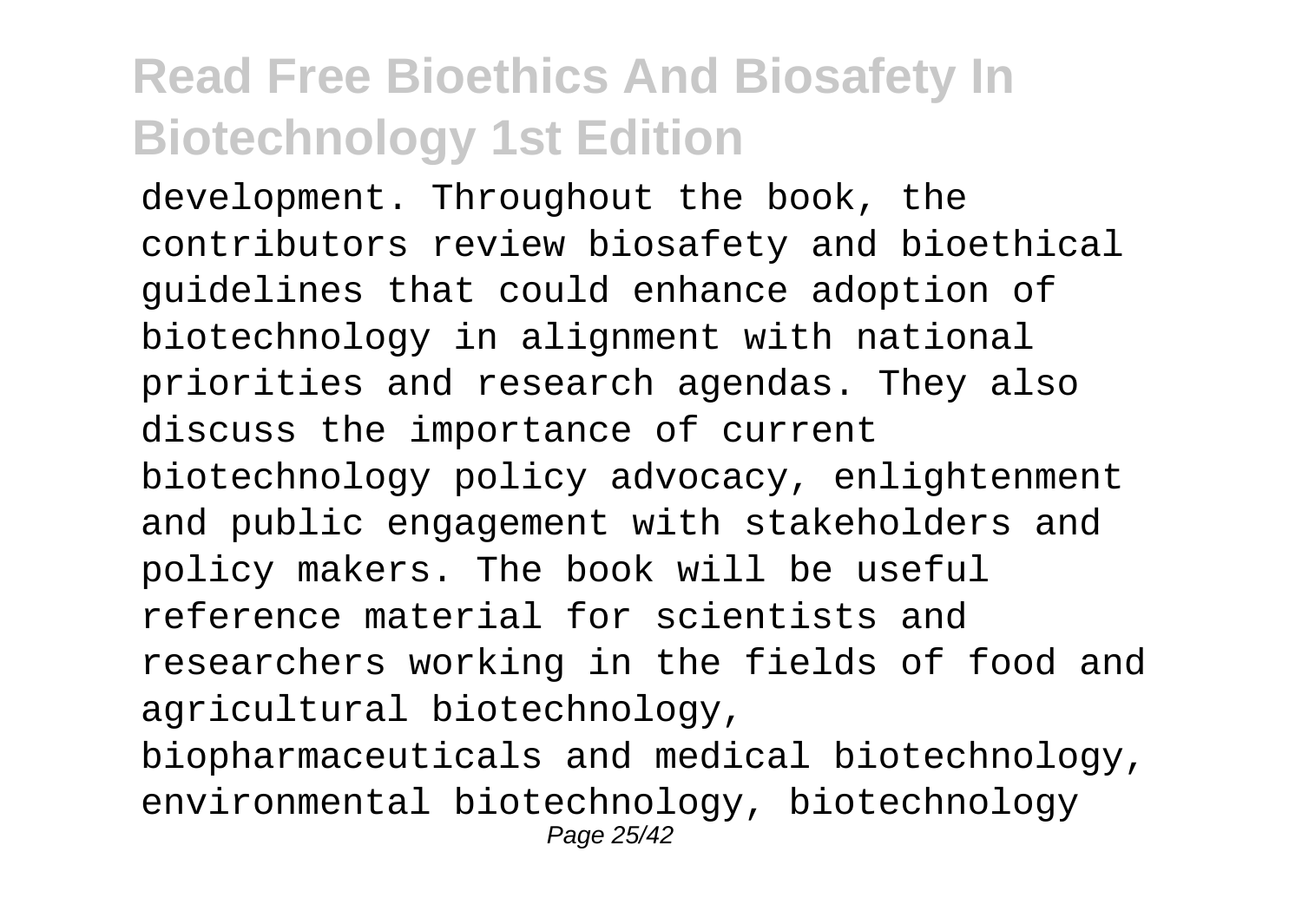policy and advocacy, biotechnology communication and manpower development, biosafety and bioethics, etc. Emphasizes recent advances in biotechnology that could ameliorate the high-level global food insecurity through the deployment of the technology in Nigeria Provides detailed information on how to domesticate biotechnology and boost training of the biotechnology workforce in the universities and research institutes Introduces new frontiers in the area of organizing informal biotechnology capacity building courses and professional certification Reviews biosafety Page 26/42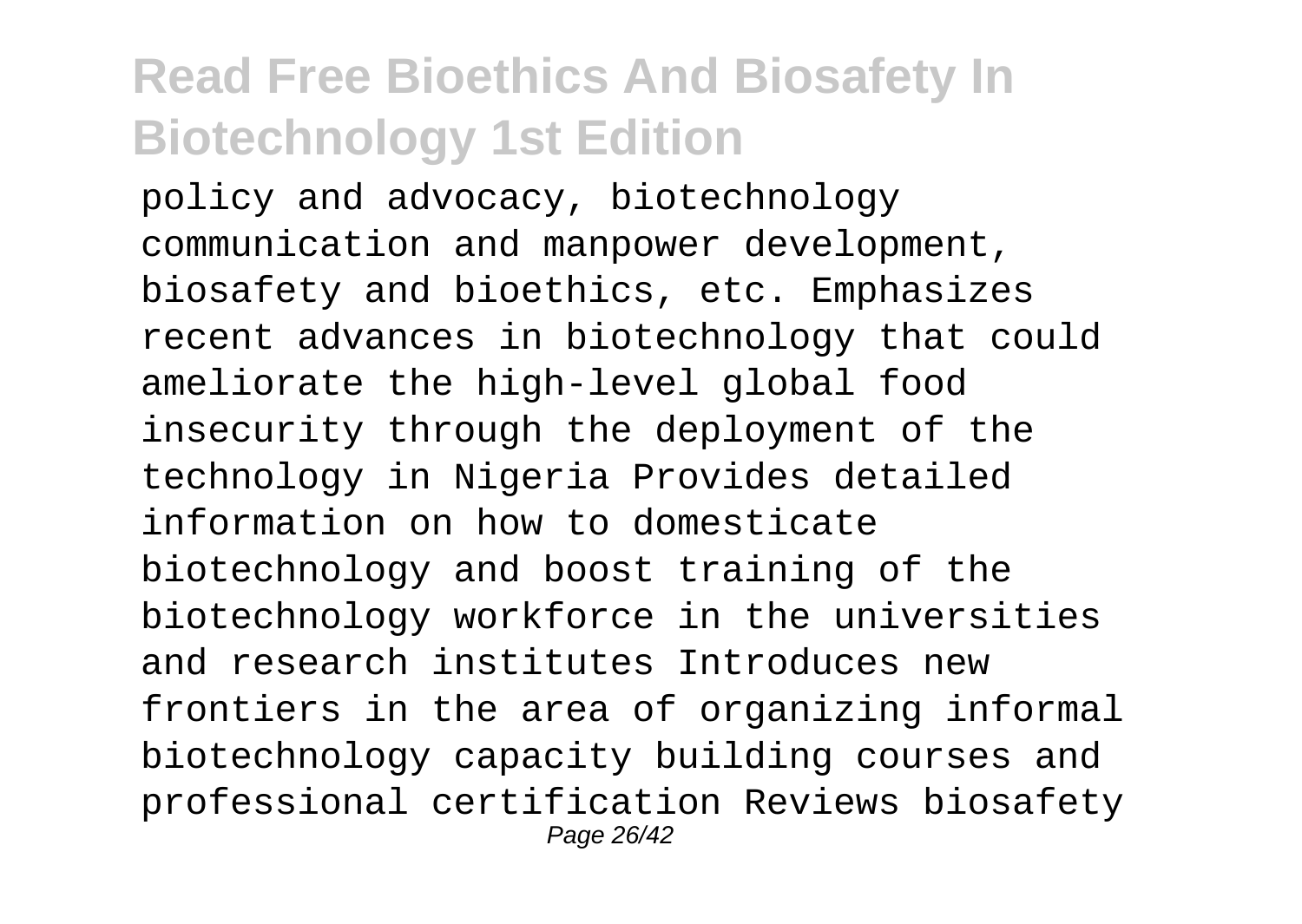and bioethical guidelines that could enhance adoption of biotechnology in alignment with national priorities and research agendas Discusses current biotechnology policy advocacy, enlightenment and public engagement with stakeholders and policy makers Sylvia Uzochukwu, Ph.D., is a Professor of Food Science and Biotechnology, and Director, Biotechnology Centre, Federal University, Oye-Ekiti, Nigeria. Arinze Stanley Okoli, Ph.D., is an Associate Professor at Genoek – Centre for Biosafety, Universitetet II, Breivika, Tromsoe, Norway. Nwadiuto (Diuoto) Esiobu, Ph.D., is a Professor of Microbiology and Page 27/42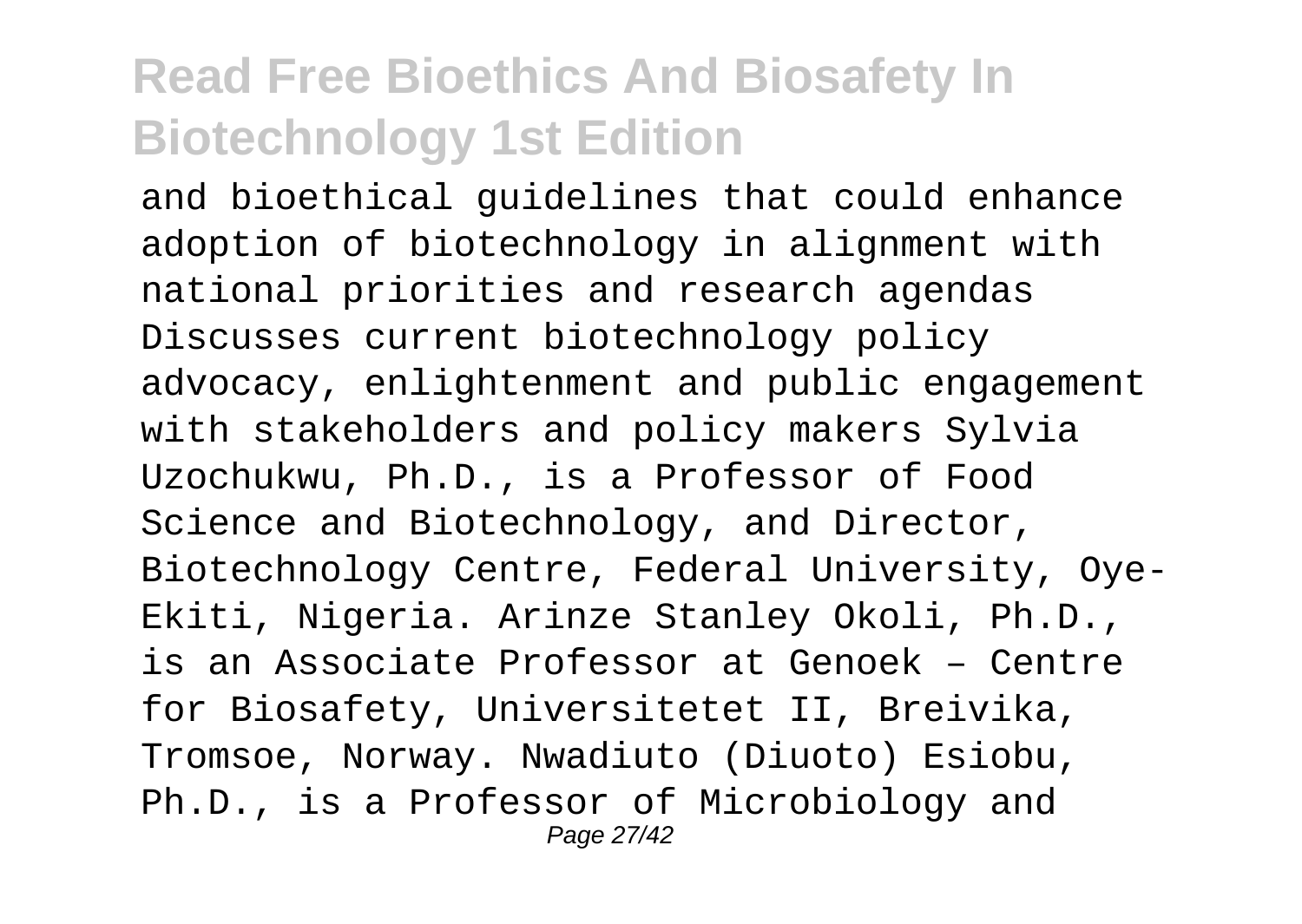Biotechnology at Florida Atlantic University, Boca Raton, FL, USA, and the President and Founder of Applied Biotech, Inc. and ABINL. Emeka Godfrey Nwoba, Ph.D., is currently at the Algae Research & Development Centre, Murdoch University, Western Australia. Christpeace Nwagbo Ezebuiro, Ph.D., is a Project Manager, Renewable Energy Expert and Head of Clean Technology Division at the National Biotechnology Development Agency, Abuja, Nigeria. Charles Oluwaseun Adetunji, Ph.D., is an Associate Professor of Microbiology and Biotechnology and the Director of Intellectual Property and Page 28/42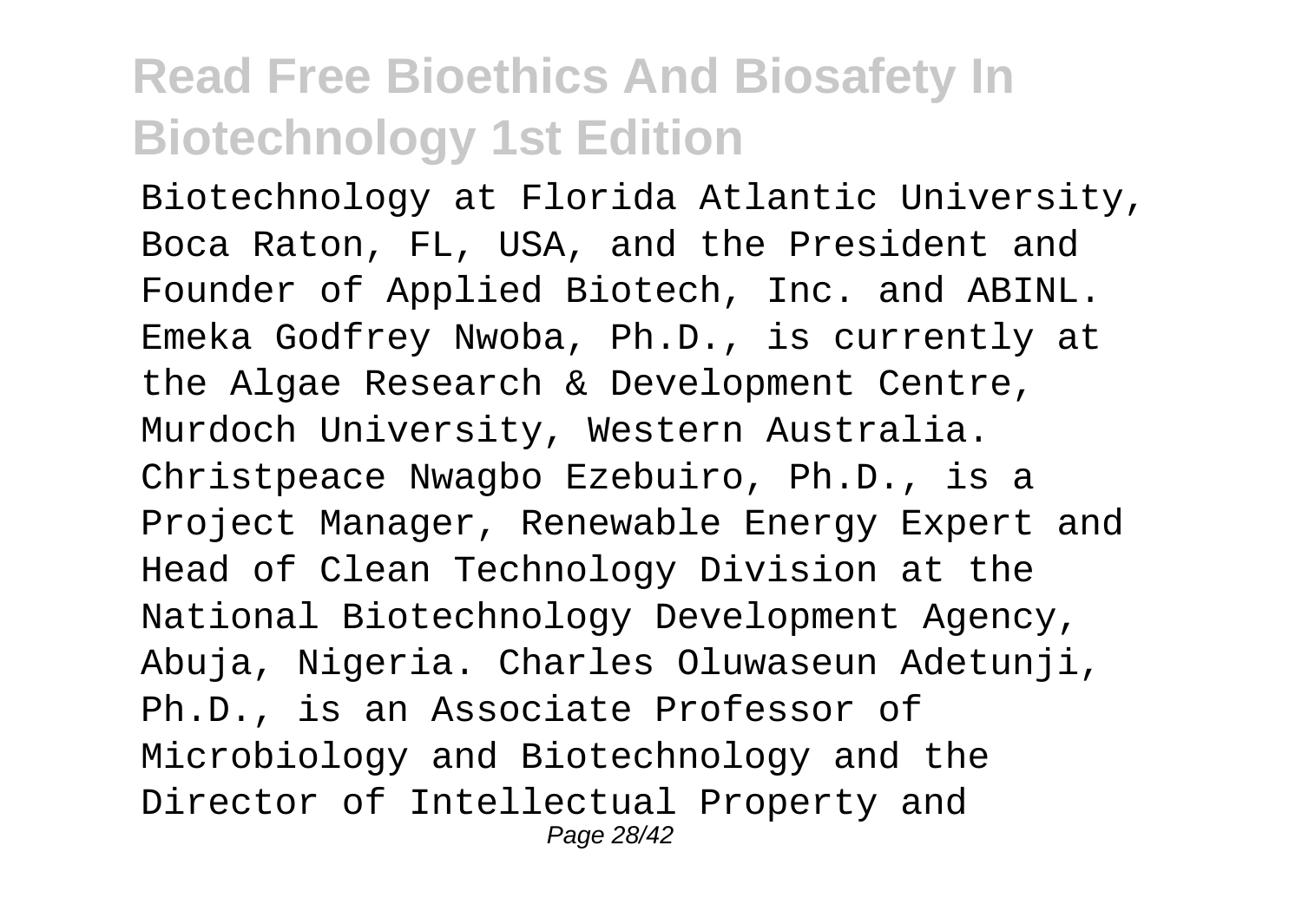Technology Transfer, Edo State University Uzairue, Nigeria. Abdulrazak B. Ibrahim, Ph.D., is a Capacity Development Expert at the Forum for Agricultural Research in Africa (FARA) and Associate Professor of Biochemistry, Ahmadu Bello University, Zaria, Nigeria. Benjamin Ewa Ubi, Ph.D., is a Professor of Plant Breeding and Biotechnology and Director, Biotechnology Research and Development Centre, Ebonyi State University Abakaliki, Nigeria.

The study guide for 3rd-year students of higher medical establishments of the 4th Page 29/42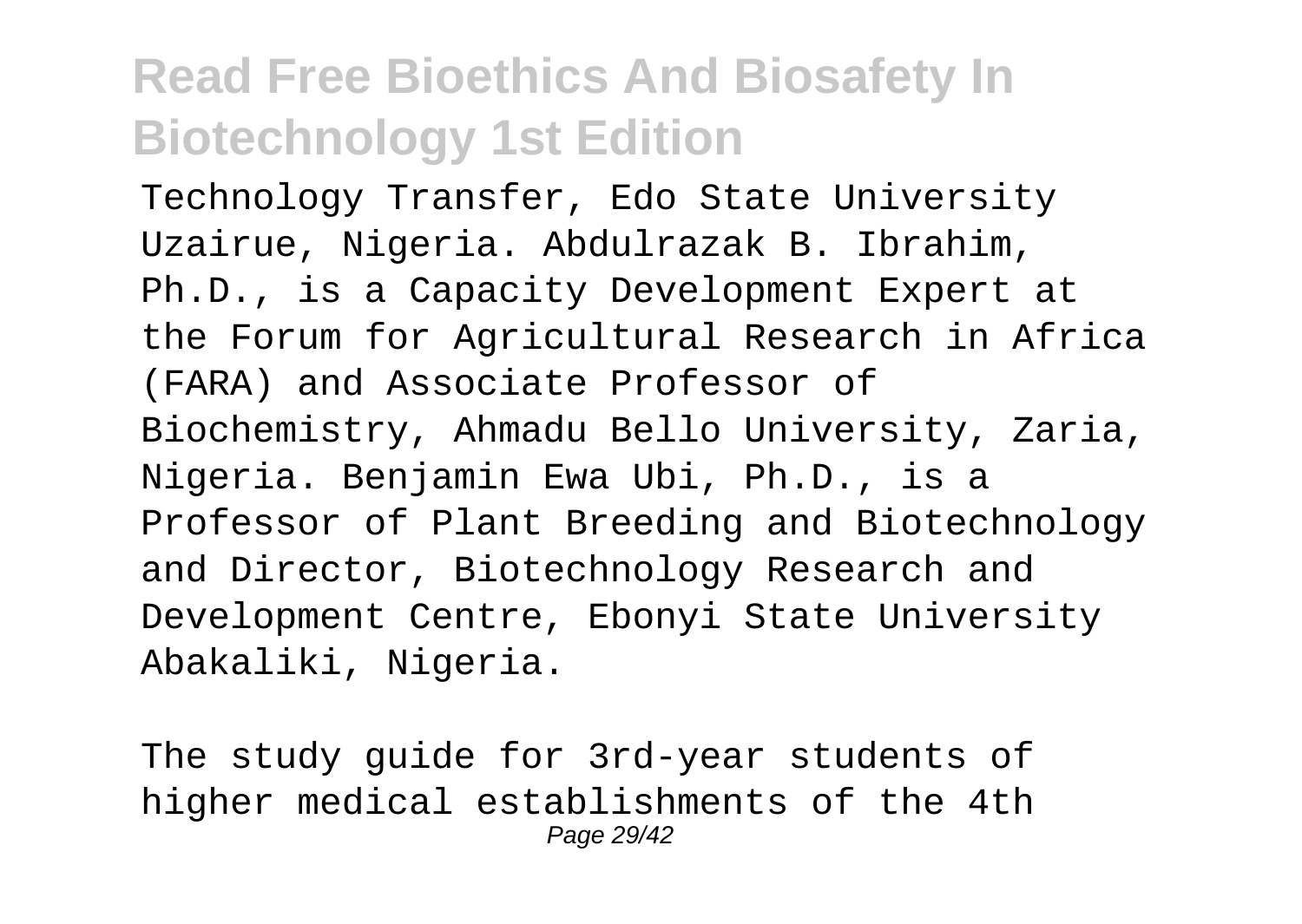level of accreditation has been written according to Bioethics syllabus and addressed to English-speaking students. The study guide contains main concepts of Biomedical Ethics and tests for self-control.

This book covers a range of important topics in biotechnology policy, advocacy and education, bioethics, biosafety regulations for genetically modified organisms and geneedited products and biotechnology manpower development. Throughout the book, the contributors review biosafety and bioethical guidelines that could enhance adoption of Page 30/42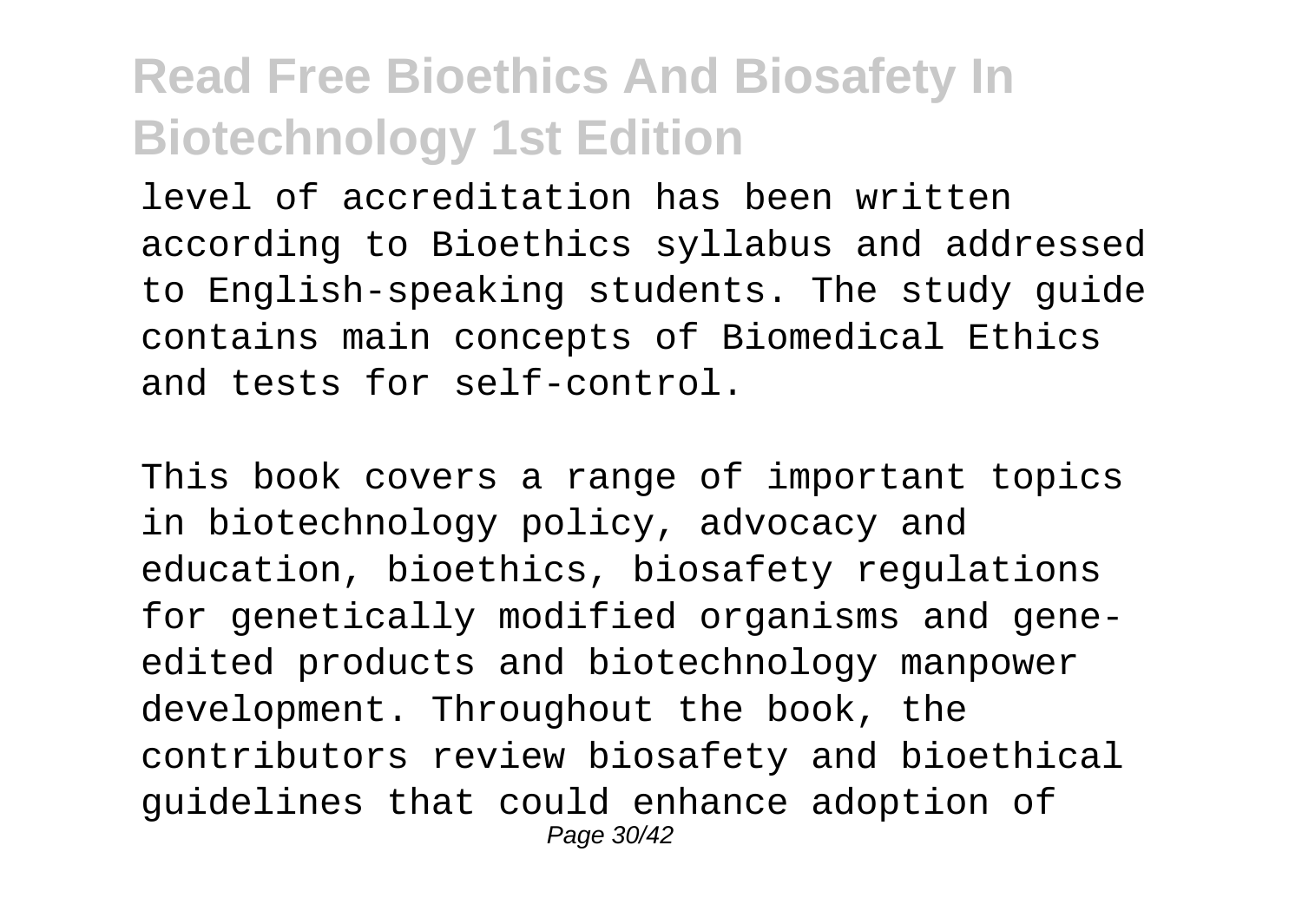biotechnology in alignment with national priorities and research agenda. They also discuss the importance of current biotechnology policy advocacy, enlightenment and public engagement with stakeholders and policy makers. The book will be useful reference material for scientists and researchers working in the fields of food and agricultural biotechnology, biopharmaceuticals and medical biotechnology, environmental biotechnology, biotechnology policy and advocacy, biotechnology communication and manpower development, biosafety and bioethics, etc. Emphasizes Page 31/42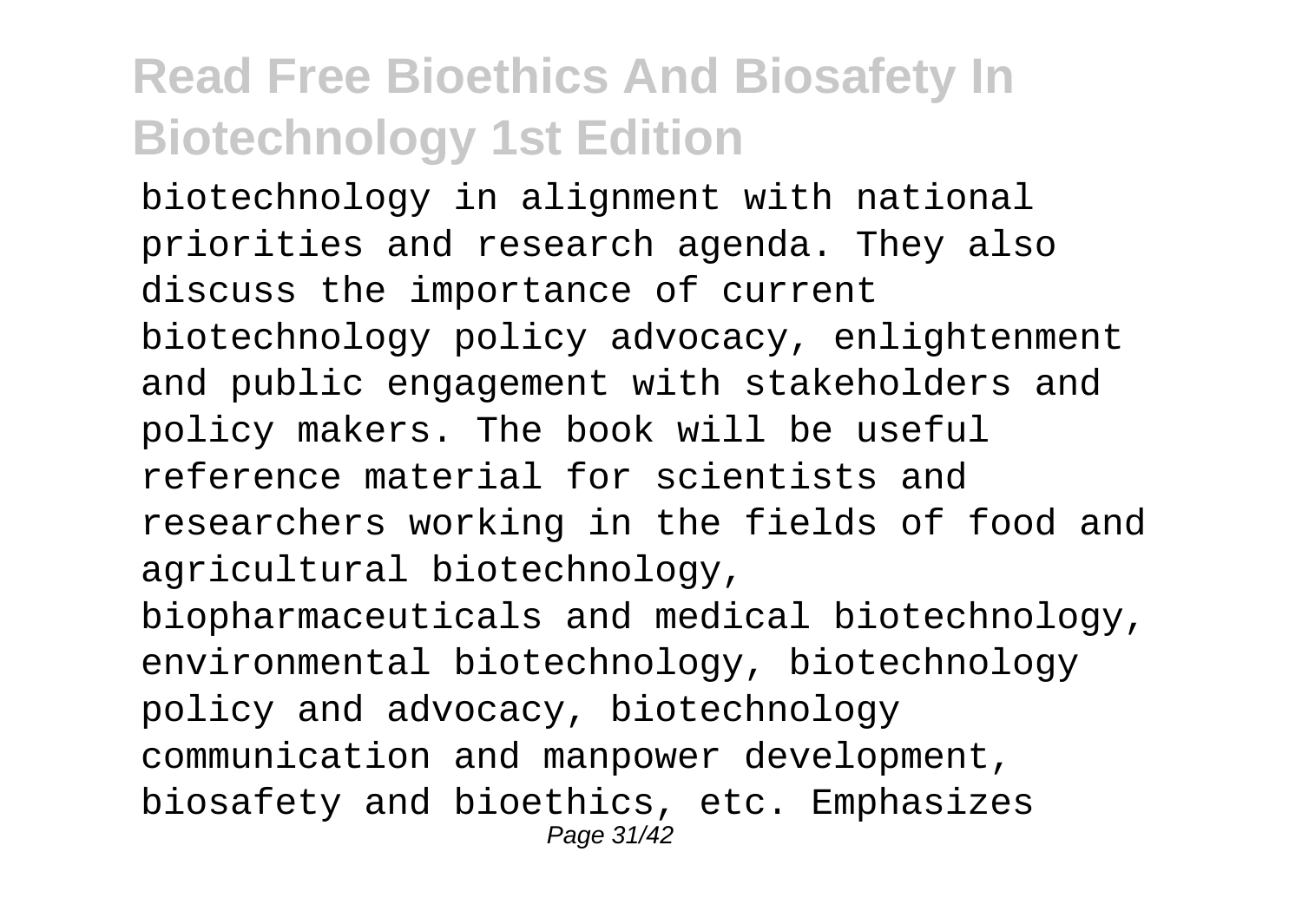recent advances in biotechnology that could ameliorate the high-level global food insecurity through the deployment of the technology in Nigeria Provides detailed information on how to domesticate biotechnology and boost training of the biotechnology workforce in the universities and research institutes Introduces new frontiers in the area of organizing informal biotechnology capacity building courses and professional certification Reviews biosafety and bioethical guidelines that could enhance adoption of biotechnology in alignment with national priorities and research agenda Page 32/42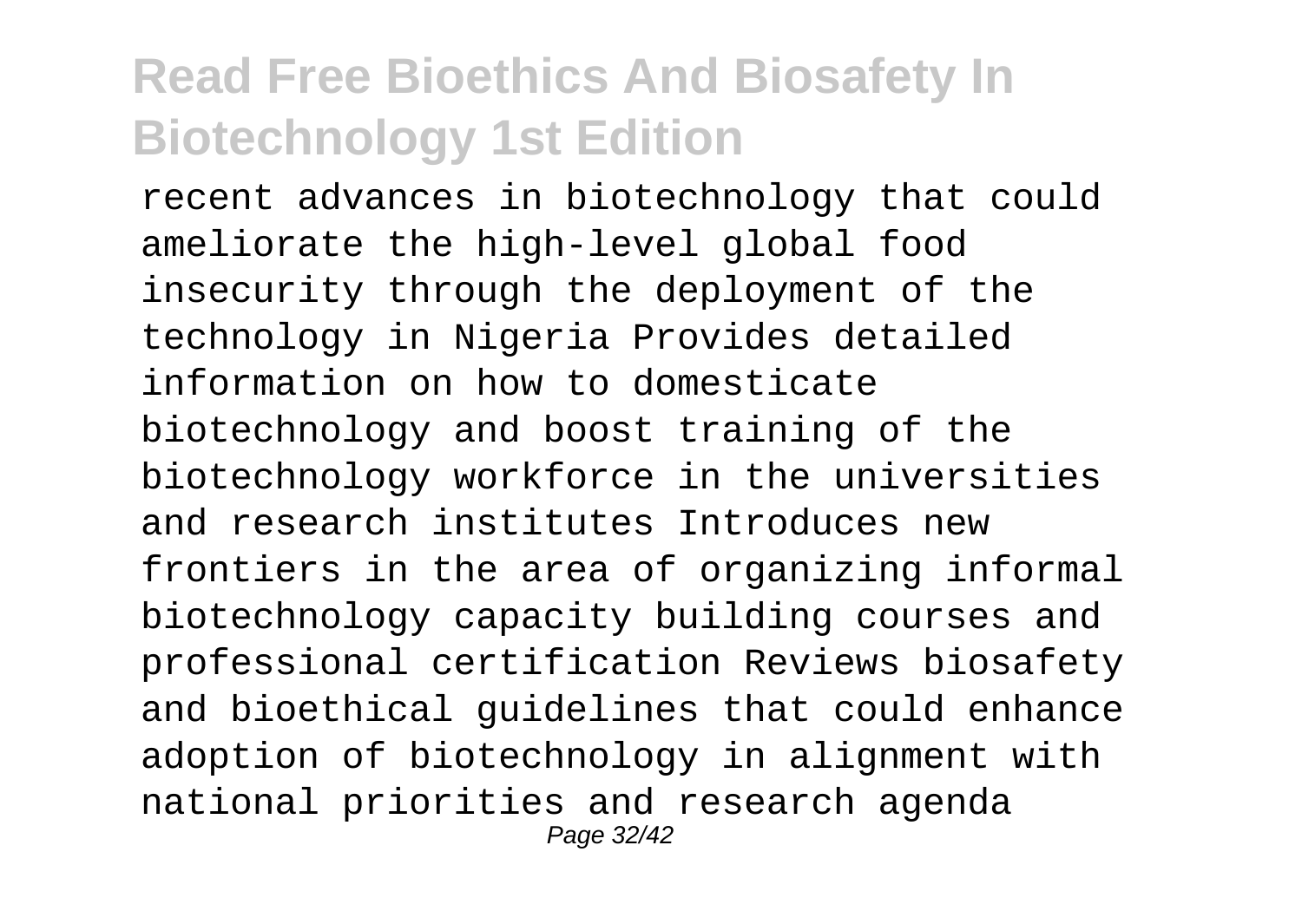Discusses current biotechnology policy advocacy, enlightenment and public engagement with stakeholders and policy makers Sylvia Uzochukwu, Ph.D., is a Professor of Food Science and Biotechnology, and Director, Biotechnology Centre, Federal University, Oye-Ekiti, Nigeria. Okoli Arinze Stanley Okoli, Ph.D., is an Associate Professor at Genoek - Centre for Biosafety, Universitetet II, Breivika, Tromsoe, Norway. Nwadiuto (Diuoto) Esiobu, Ph.D., is a Professor of Microbiology and Biotechnology at Florida Atlantic University, Boca Raton, FL, USA, and the President and Founder of Applied Biotech, Page 33/42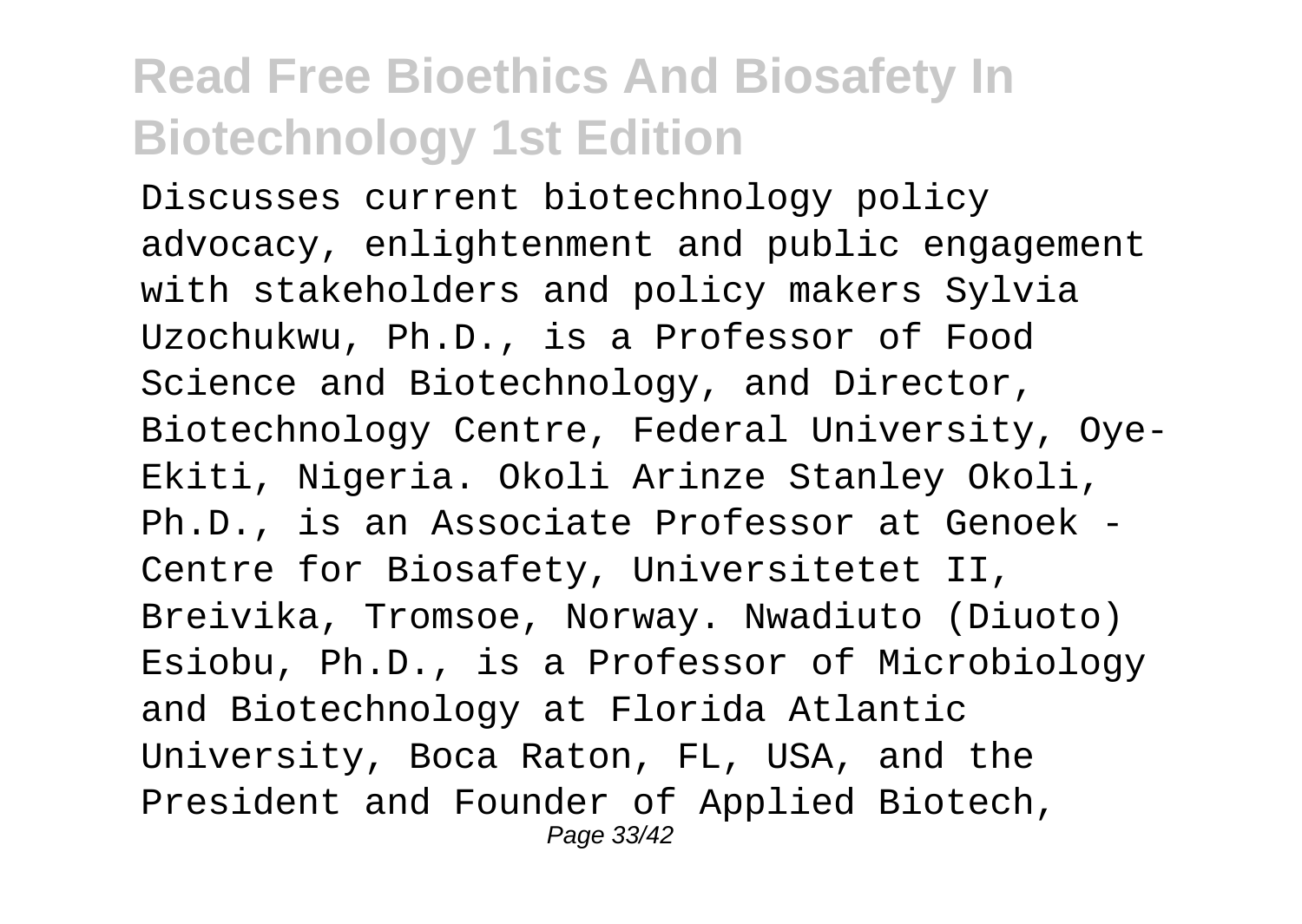Inc. and ABINL. Emeka Godfrey Nwoba, Ph.D., is currently at the Algae Research & Development Centre, Murdoch University, Western Australia. Christpeace Nwagbo Ezebuiro, Ph.D., is a Project Manager, Renewable Energy Expert and Head of Clean Technology Division at the National Biotechnology Development Agency, Abuja, Nigeria. Charles Oluwaseun Adetunji, Ph.D., is an Associate Professor of Microbiology and Biotechnology and the Director of Intellectual Property and Technology Transfer, Edo State University Uzairue, Nigeria. Abdulrazak B. Ibrahim, Ph.D., is a Page 34/42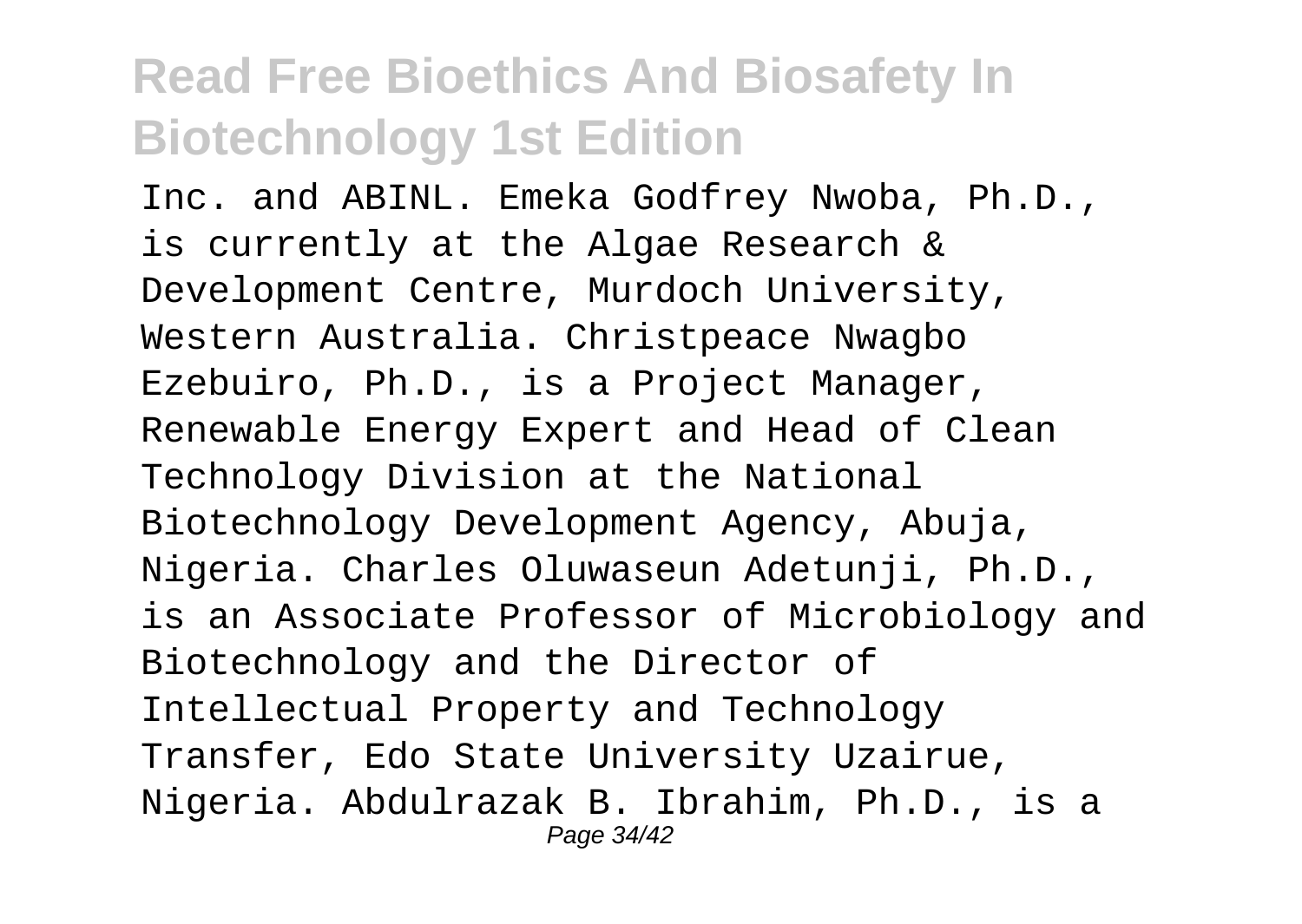Capacity Development Expert at the Forum for Agricultural Research in Africa (FARA) and Associate Professor of Biochemistry, Ahmadu Bello University, Zaria, Nigeria. Benjamin Ewa Ubi, Ph.D., is a Professor of Plant Breeding and Biotechnology and Director, Biotechnology Research and Development Centre, Ebonyi State University Abakaliki, Nigeria.

"Biotechnology has been introduced as a full time course in undergraduate and postgraduate classes including B. Tech. and B.E. (Biotechnology) in all major Indian Page 35/42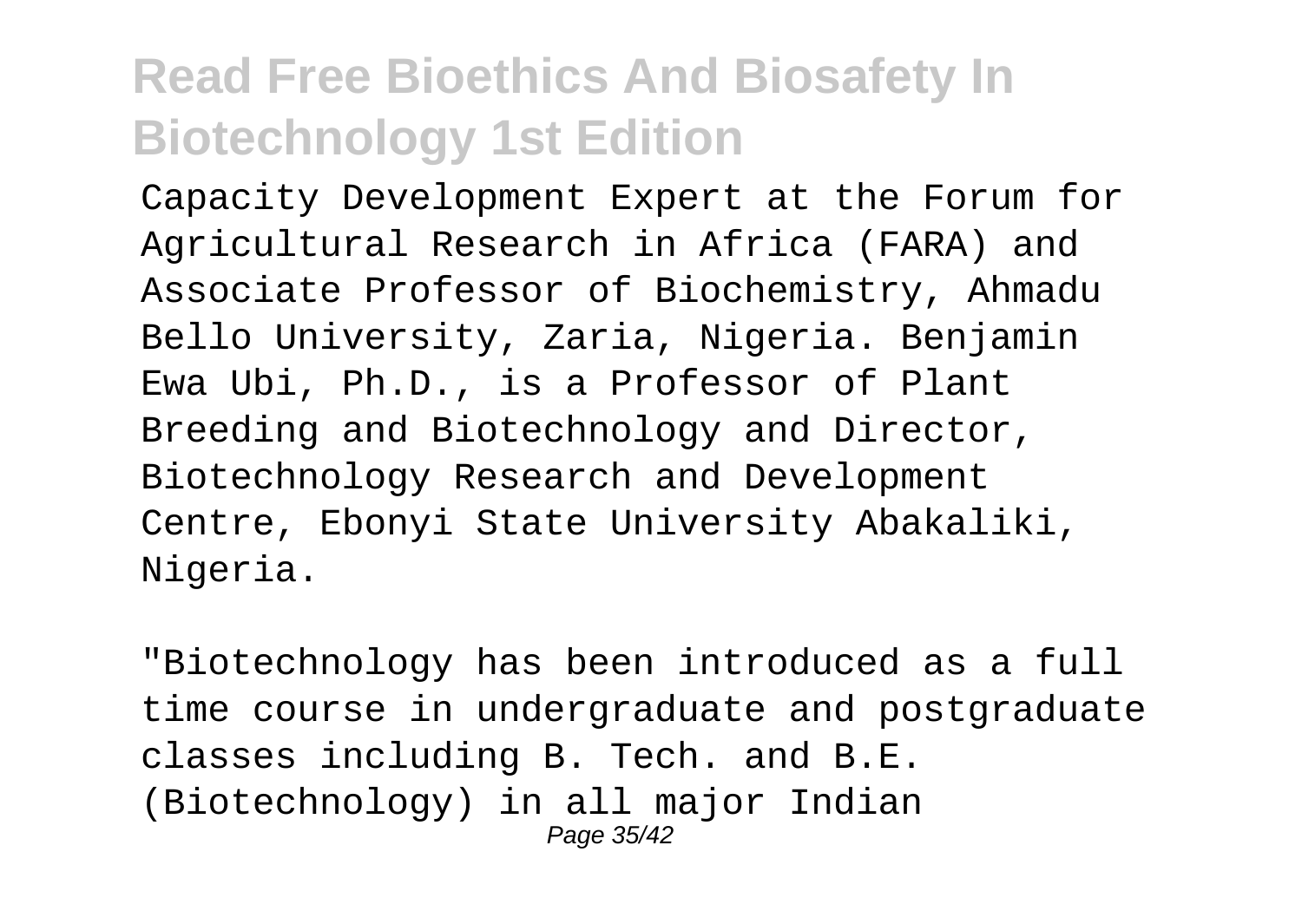universities. This book is authored to enlighten about various Bioethics and Biosafety measures one should follow as guidelines. Intellectual Property Rights (IPR) and Protection (IPP) patents, copyrights, trade secrets, trademarks etc. are discussed in detail in this book."--Ebook Library.

IPR, Biosafety and Bioethics provides a broad coverage of three areas of patenting—intellectual property rights (IPR), biosafety and bioethics. It creates awareness about the value of IPR in our lives and Page 36/42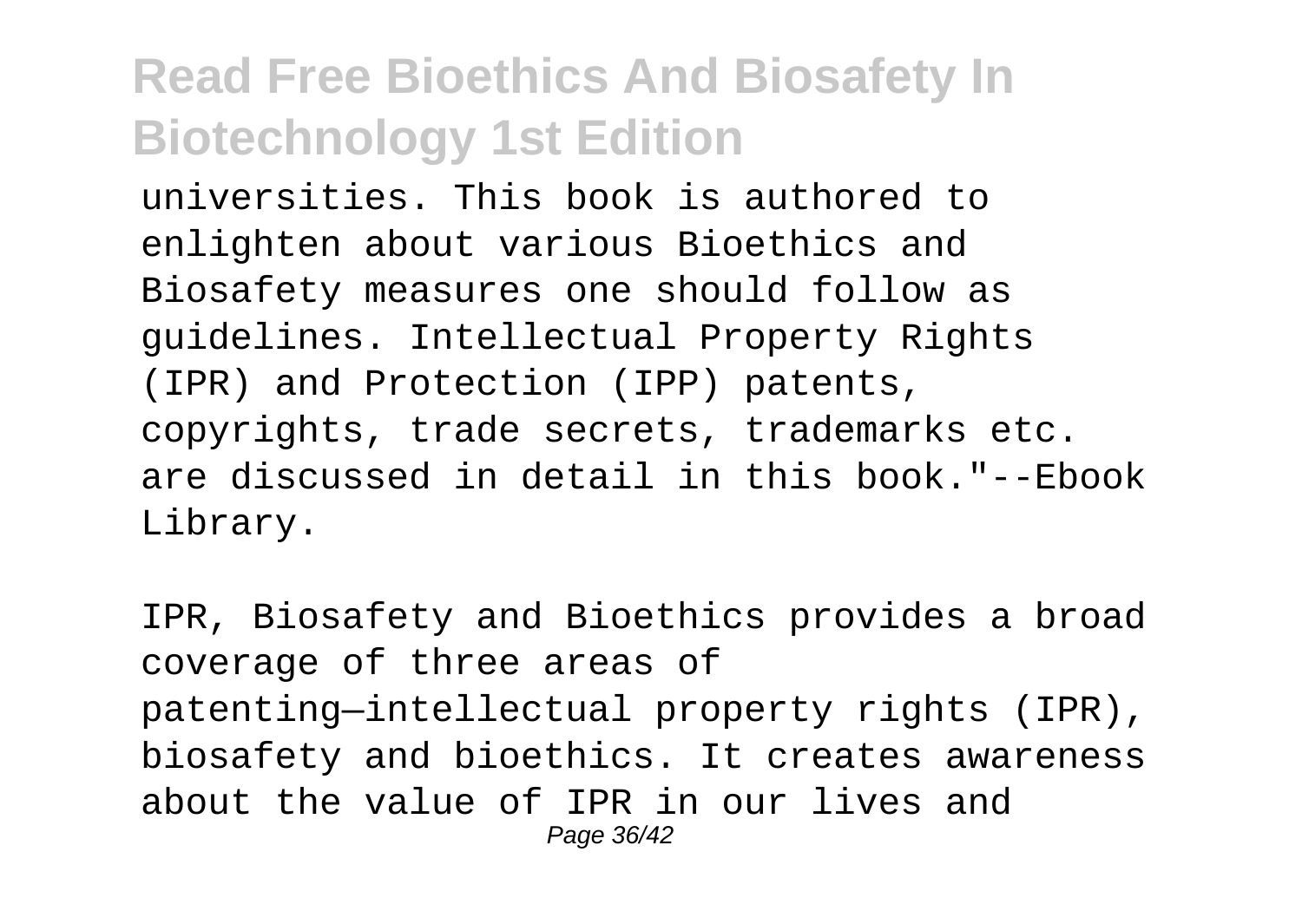fosters a better understanding of the rights associated with IPR such as copyright, patent, trademarks, industrial designs, geographical indications and so on. Biosafety and bioethical issues prevalent in modern society are discussed.

An Introduction to Ethical, Safety and Intellectual Property Rights Issues in Biotechnology provides a comprehensive look at the biggest technologies that have revolutionized biology since the early 20th century, also discussing their impact on society. The book focuses on issues related Page 37/42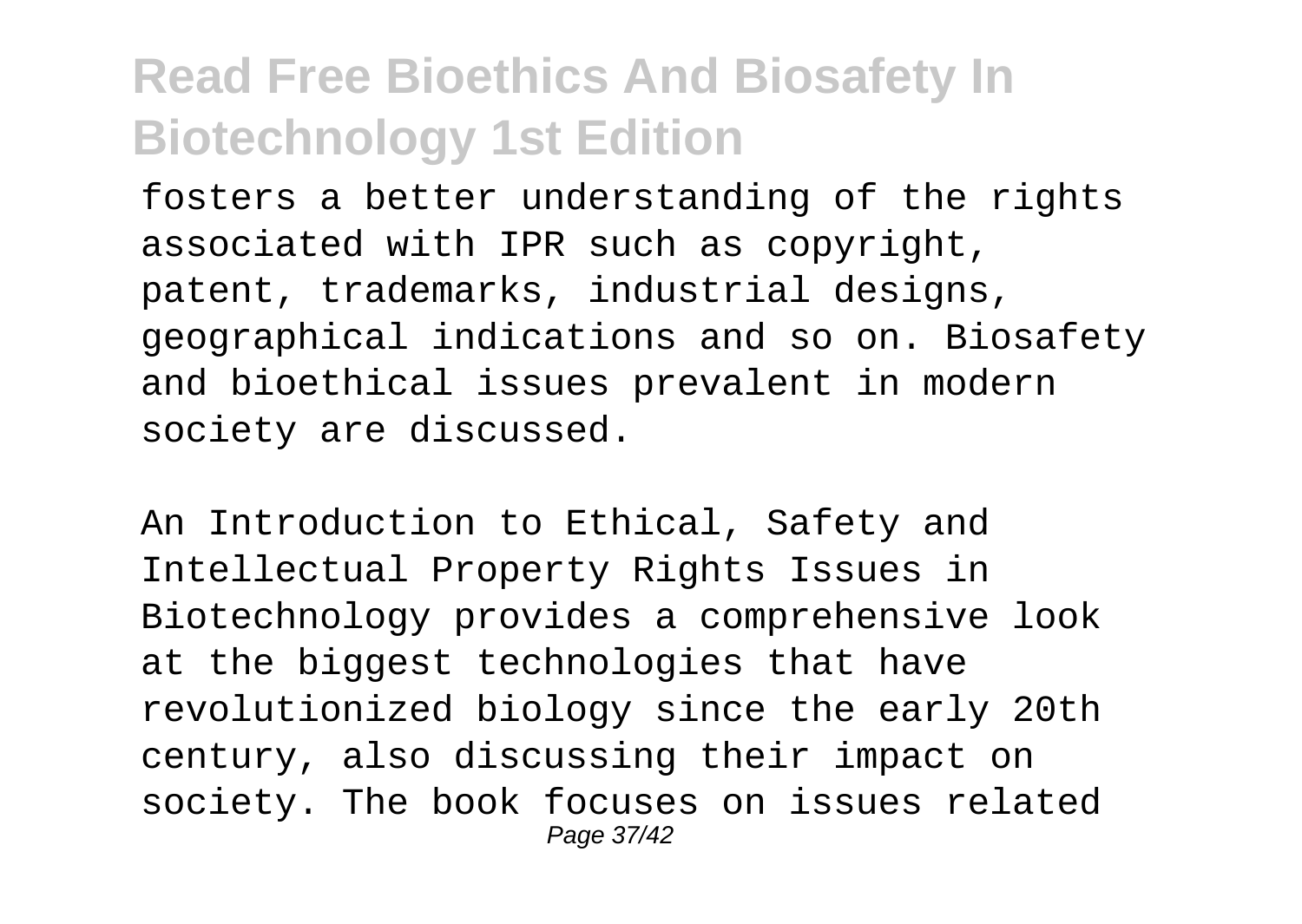to bioethics, biosafety and intellectual property rights, and is written in an easy-tounderstand manner for graduate students and early career researchers interested in the opportunities and challenges associated with advances in biotechnology. Important topics covered include the Human Genome Project, human cloning, rDNA technology, the 3Rs and animal welfare, bioterrorism, human rights and genetic discrimination, good laboratory practices, good manufacturing practices, the protection of biological material and much more. Full of relevant case studies, practical examples, weblinks and resources Page 38/42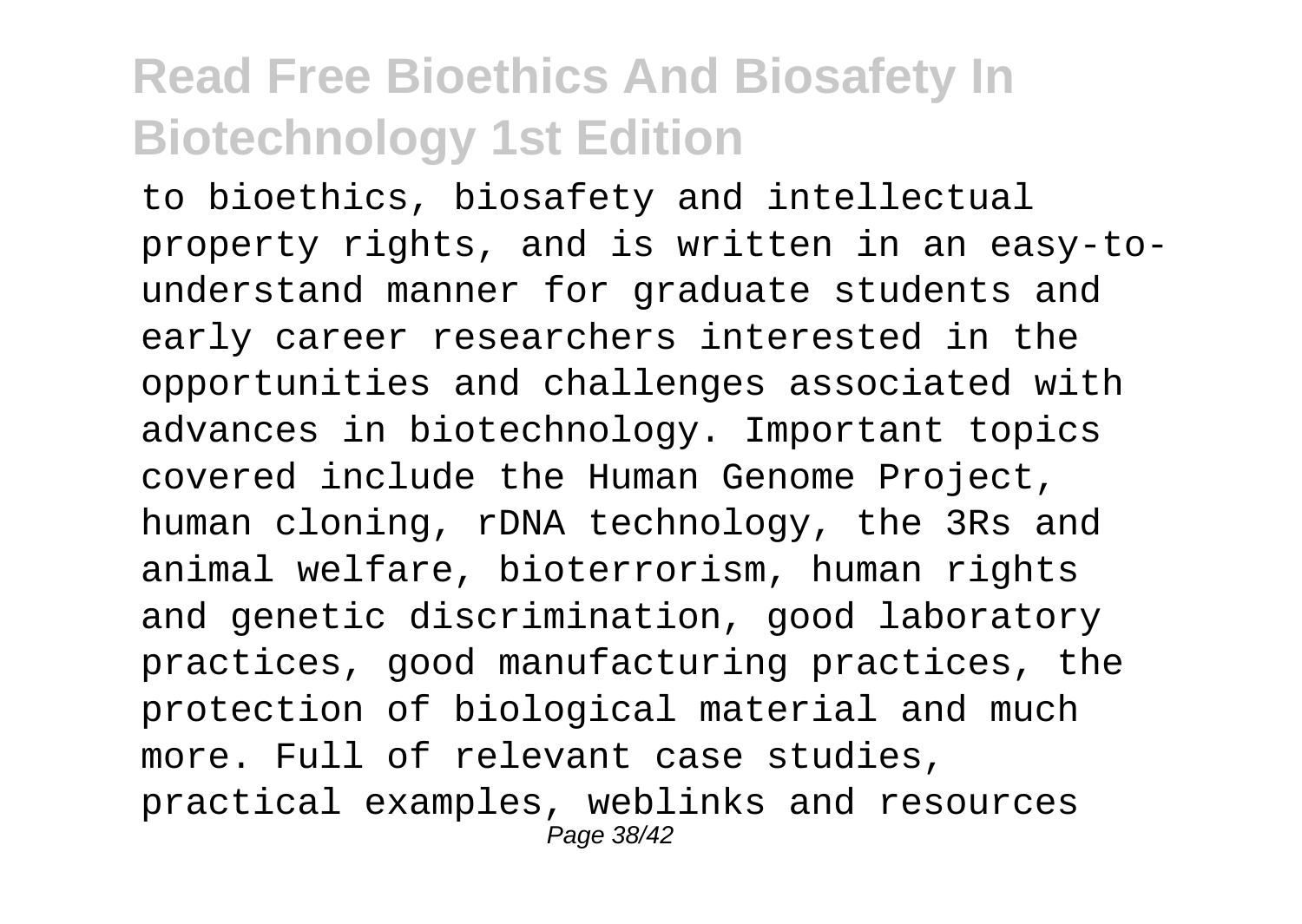for further reading, this book offers an essential and holistic look at the ways in which biotechnology has affected our global society. Provides a comprehensive look at the ethical, legal and social implications of biotechnology Discusses the global efforts made to resolve issues Incorporates numerous case studies to more clearly convey concepts and chart the development of guidelines and legislation regulating issues in biotechnology Takes a straightforward approach to highlight and discuss both the benefits and risks associated with the latest biotechnologies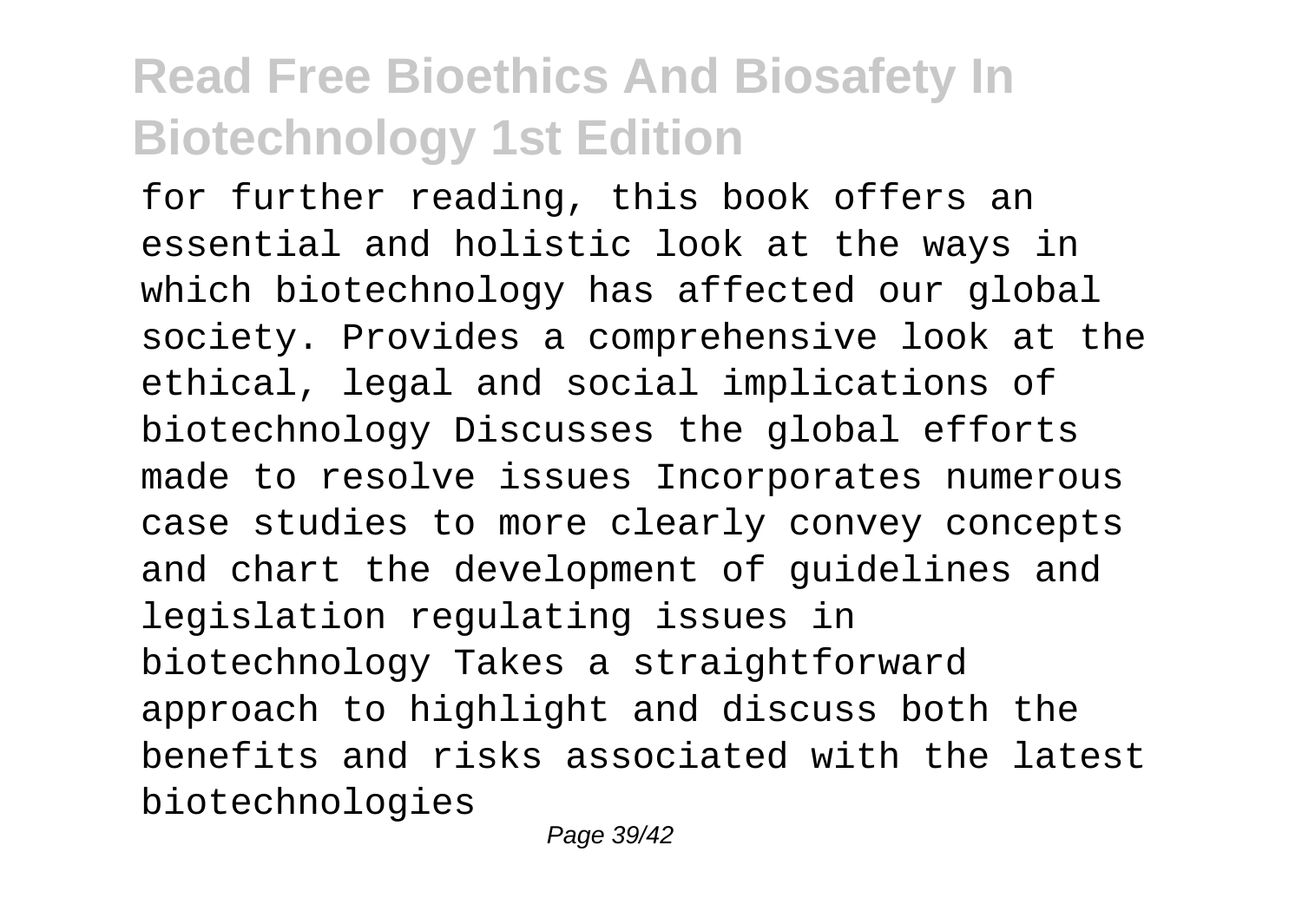This book explores the journey of biotechnology, searching for new avenues and noting the impressive accomplishments to date. It has harmonious blend of facts, applications and new ideas. Fast-paced biotechnologies are broadly applied and are being continuously explored in areas like the environmental, industrial, agricultural and medical sciences. The sequencing of the human genome has opened new therapeutic opportunities and enriched the field of medical biotechnology while analysis of biomolecules using proteomics and microarray Page 40/42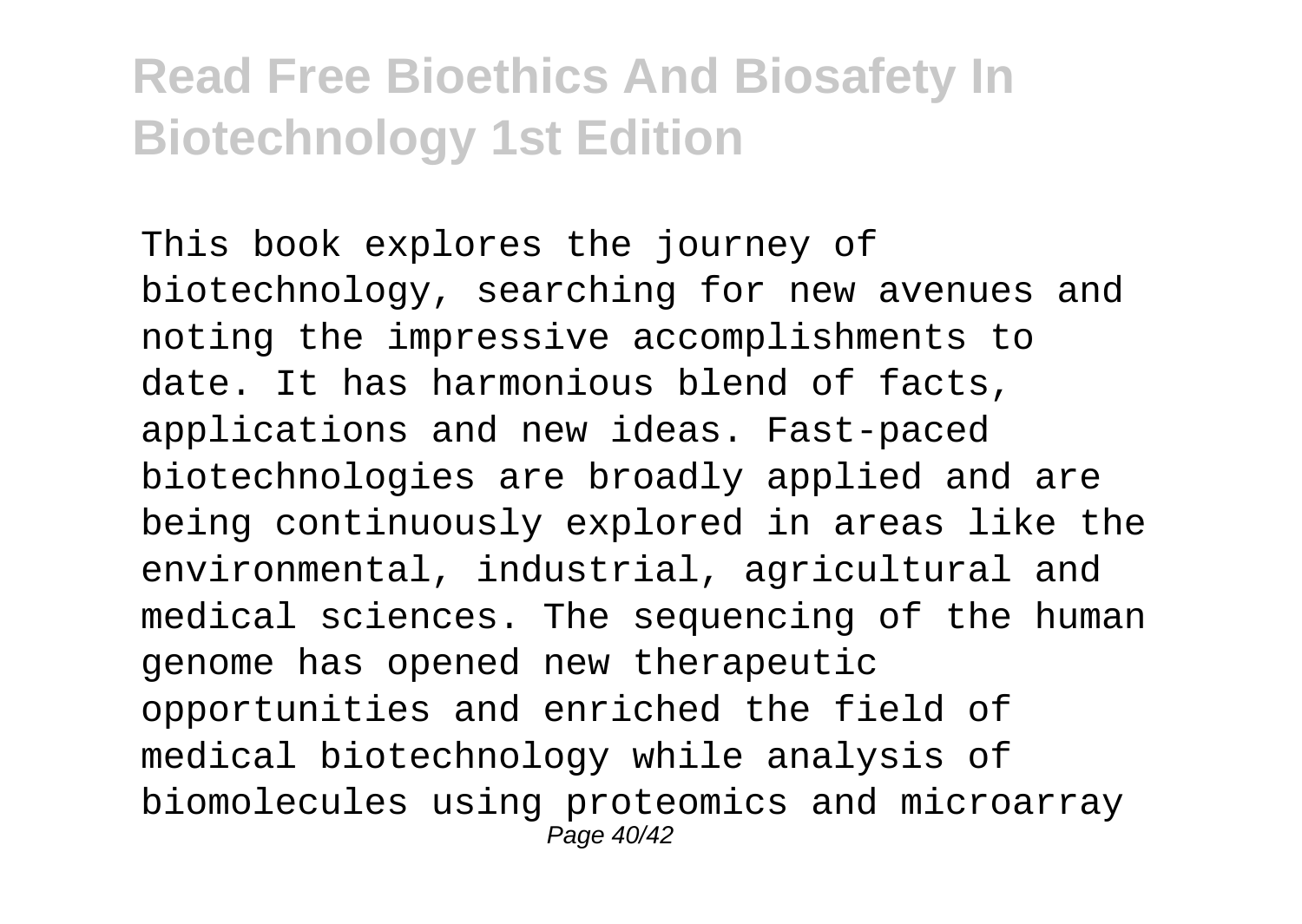technologies along with the simultaneous discovery and development of new modes of detection are paving the way for ever-faster and more reliable diagnostic methods. Lifesaving bio-pharmaceuticals are being churned out at an amazing rate, and the unraveling of biological processes has facilitated drug designing and discovery processes. Advances in regenerative medical technologies (stem cell therapy, tissue engineering, and gene therapy) look extremely promising, transcending the limitations of all existing fields and opening new dimensions for characterizing and combating diseases. Page 41/42